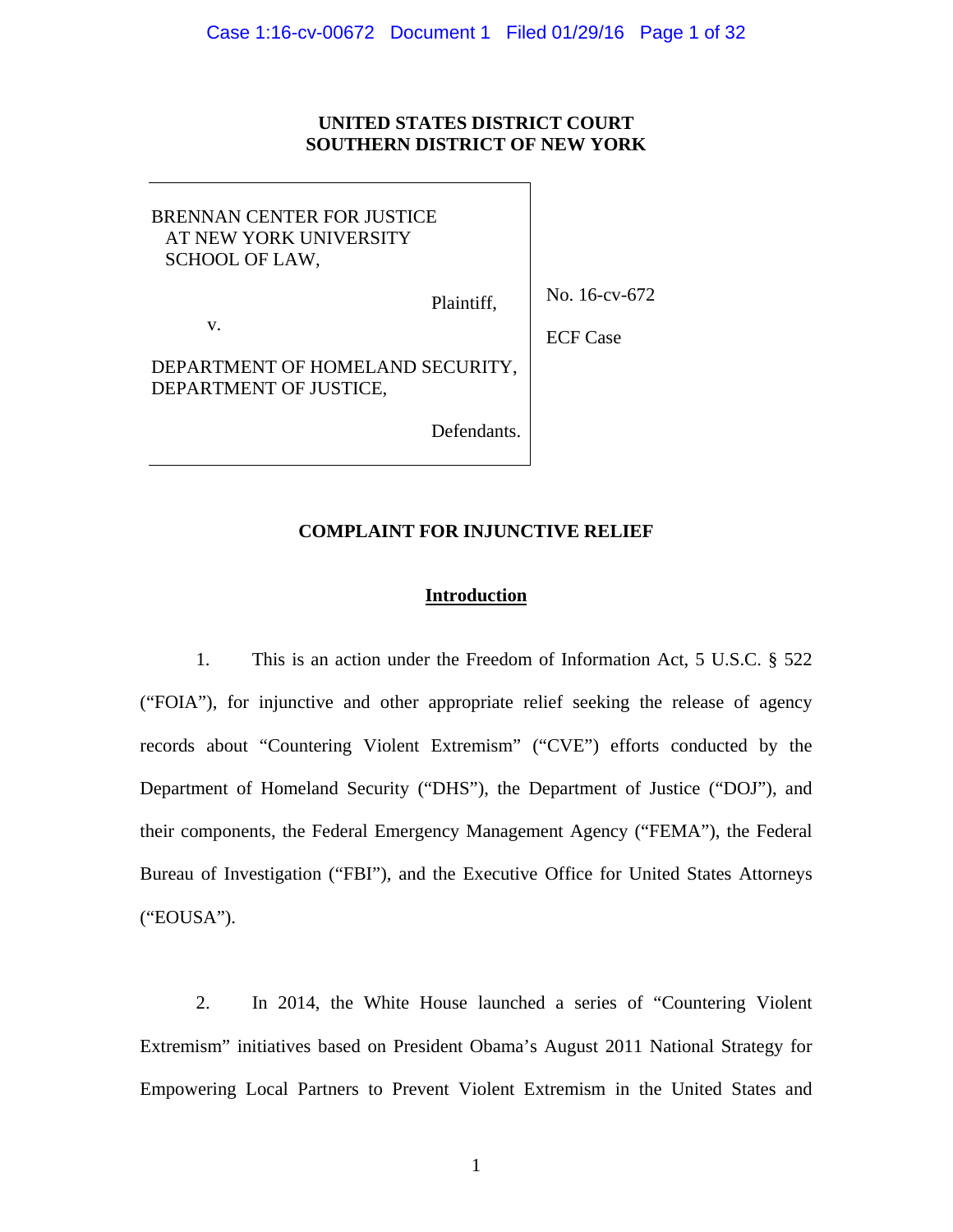#### Case 1:16-cv-00672 Document 1 Filed 01/29/16 Page 2 of 32

related implementation plan. CVE aims to deploy the resources of the federal government – both law enforcement and social services – to encourage and assist American Muslim communities in identifying persons who hold might hold extremist views and be at risk of becoming violent. The initiative also encompasses research to identify markers of someone who might be becoming a terrorist and efforts to support American Muslims in developing a counter-narrative to the messages put forward by groups like Al Qaeda and the Islamic State.

3. At the federal level, the initiative is an interagency effort, described as a partnership between the White House, DOJ, DHS, and the National Counterterrorism Center.

4. On September 15, 2014, Attorney General Eric Holder announced a twoday White House summit on CVE as well as the creation of CVE "pilot" programs in three locations: Los Angeles, Boston, and Minneapolis-St. Paul.

5. The White House designated U.S. Attorney's Offices as the leaders of federal CVE engagement efforts in these pilot locations. See Exec. Office of the President, Strategic Implementation Plan for Empowering Local Partners to Prevent Violent Extremism in the United States 8 (2011). Consequently, the U.S. Attorney's Offices for the District of Massachusetts, Minnesota, and the Central District of California have coordinated CVE working groups and task forces in the pilot cities of Boston, Minneapolis-St. Paul, and Los Angeles respectively. Based on this information,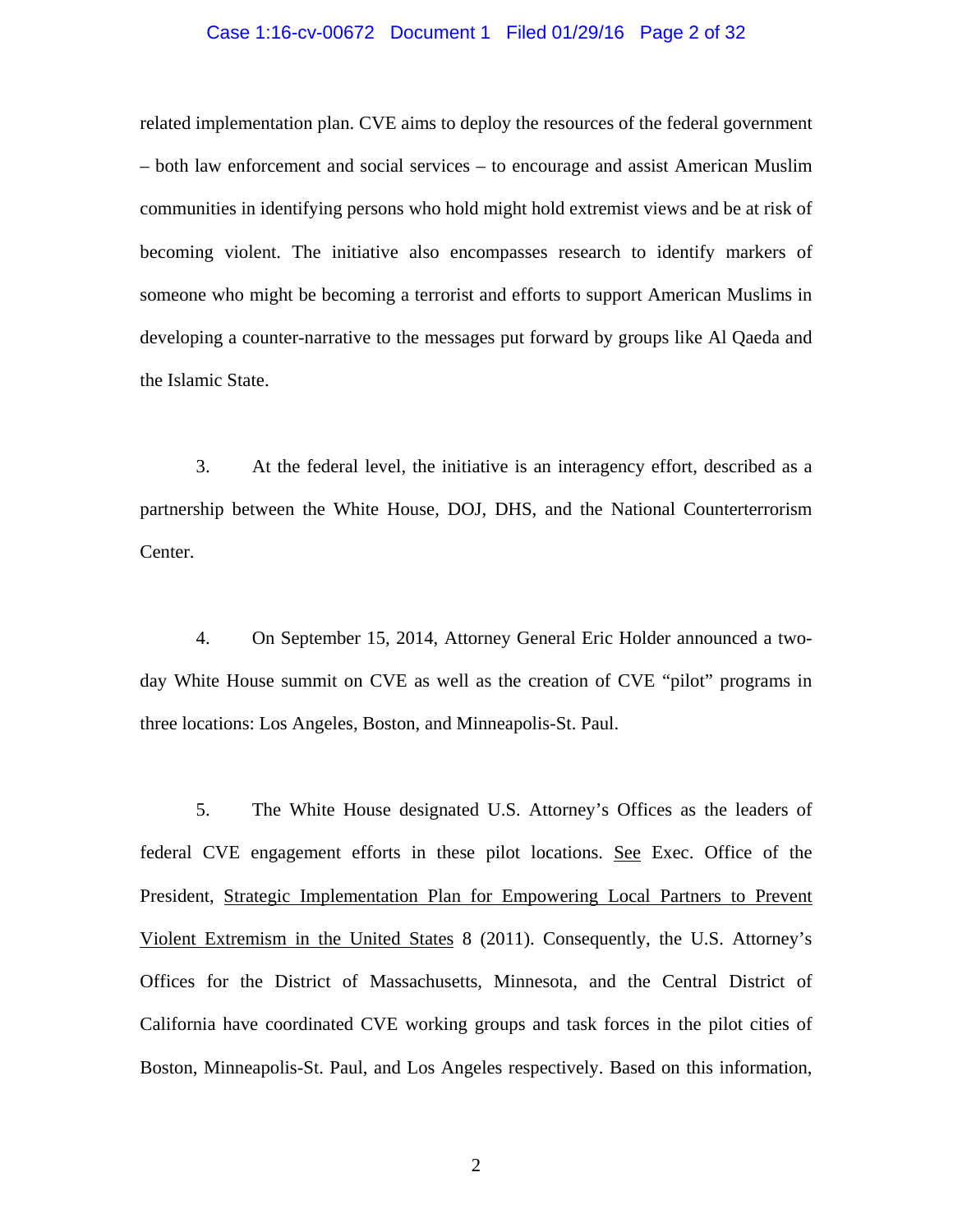#### Case 1:16-cv-00672 Document 1 Filed 01/29/16 Page 3 of 32

the Brennan Center for Justice at New York University School of Law ("Brennan Center") requested documents from each of the three U.S. Attorney's Offices concerning their roles in the CVE initiative.

 6. The FBI has a designated CVE Office ("CVEO") that "supports and guides field offices in implementing local CVE initiatives." The CVEO further "draws from a variety of behavioral models to identify individuals susceptible to radicalization and to thwart efforts before those persons mobilize." And the CVEO, in conjunction with other government agencies, implements Community Resilience Exercises ("CREX") which "promote[] community awareness through an understanding of the catalysts to extremism and formulate[] ways communities and law enforcement agencies can identify and respond to radicalized behaviors." FBI National Security Branch, A New Approach to Countering Violent Extremism: Sharing Expertise and Empowering Local Communities (2014). Based on this information, the Brennan Center requested documents from the FBI concerning its role in the CVE initiative.

7. DHS plays a key role in the federal CVE initiative. It has established local envoys in the CVE pilot cities to coordinate government engagement. It has also created a CVE Working Group, led by a CVE Coordinator to oversee and coordinate the Department's CVE activities. Several components of DHS participate in the Working Group, including the Office of Civil Rights and Civil Liberties ("CRCL"), the Office of Intelligence and Analysis ("I&A"), and the Federal Emergency Management Agency ("FEMA"). In September 2015, DHS established an Office for Community Partnerships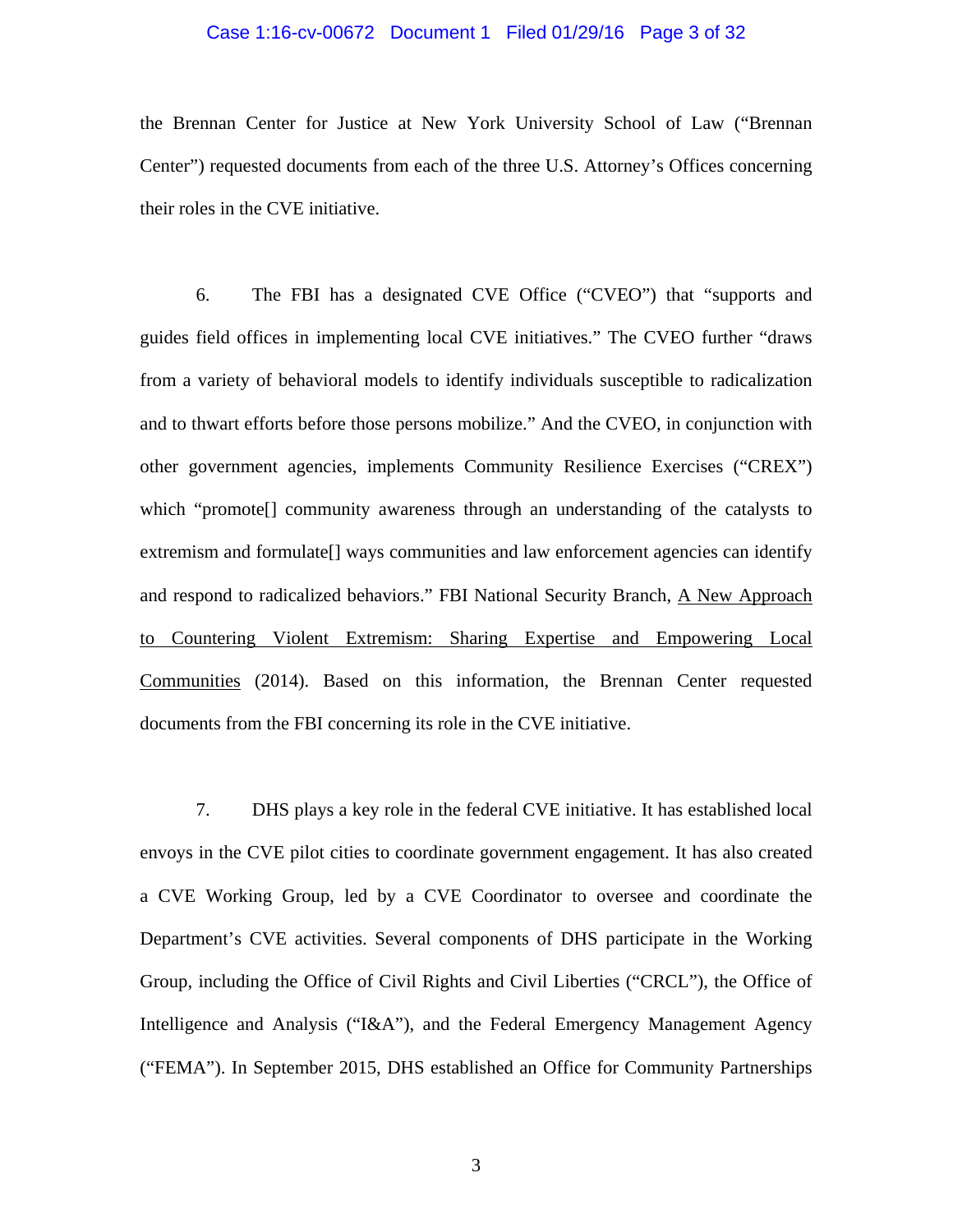#### Case 1:16-cv-00672 Document 1 Filed 01/29/16 Page 4 of 32

responsible for "find[ing]…ways to support communities that seek to discourage violent extremism…" in conjunction with CRCL. I&A provides information and intelligence to federal, state, and local law enforcement partners relevant to CVE. And FEMA is responsible for awarding grants to state and local entities for the purpose of funding CVE efforts. Based on this information, Brennan Center requested documents from each of these DHS components concerning their roles in the CVE initiative.

8. Obtaining the requested information about CVE is a matter of urgent concern for the Brennan Center. The Brennan Center has published a series of reports relating to CVE and the role of state and local police in counterterrorism. See, e.g., Michael Price, Community Outreach or Intelligence Gathering? (2015); Michael Price, National Security and Local Police (2013); Faiza Patel, Rethinking Radicalization (2011). The Brennan Center is also actively engaged in public education and debate about the potential problems associated with the ongoing CVE initiative. *See, e.g.,* Faiza Patel, New Government Program to Root Out Extremists is Seriously Flawed, Wash. Post, Feb. 18, 2015; Michael German, CVE Efforts Should Be Based on Facts, Not Flawed Theories, Just Security (Feb. 19, 2015), https://www.justsecurity.org/20194/guest-postcve-efforts-based-facts-flawed-theories/; Faiza Patel, Obama's Response to Ahmed Mohamed's Clock Is Hypocritical, Time (Sept. 20, 2015), http://time.com/4041210/obamas-response-to-ahmed-mohameds-clock-is-hypocritical/. The Brennan Center plans to publish further analysis and commentary about the CVE initiative using the information it gathers through the FOIA requests it seeks to enforce in this action.

9. Disclosure of the documents requested by the Brennan Center will allow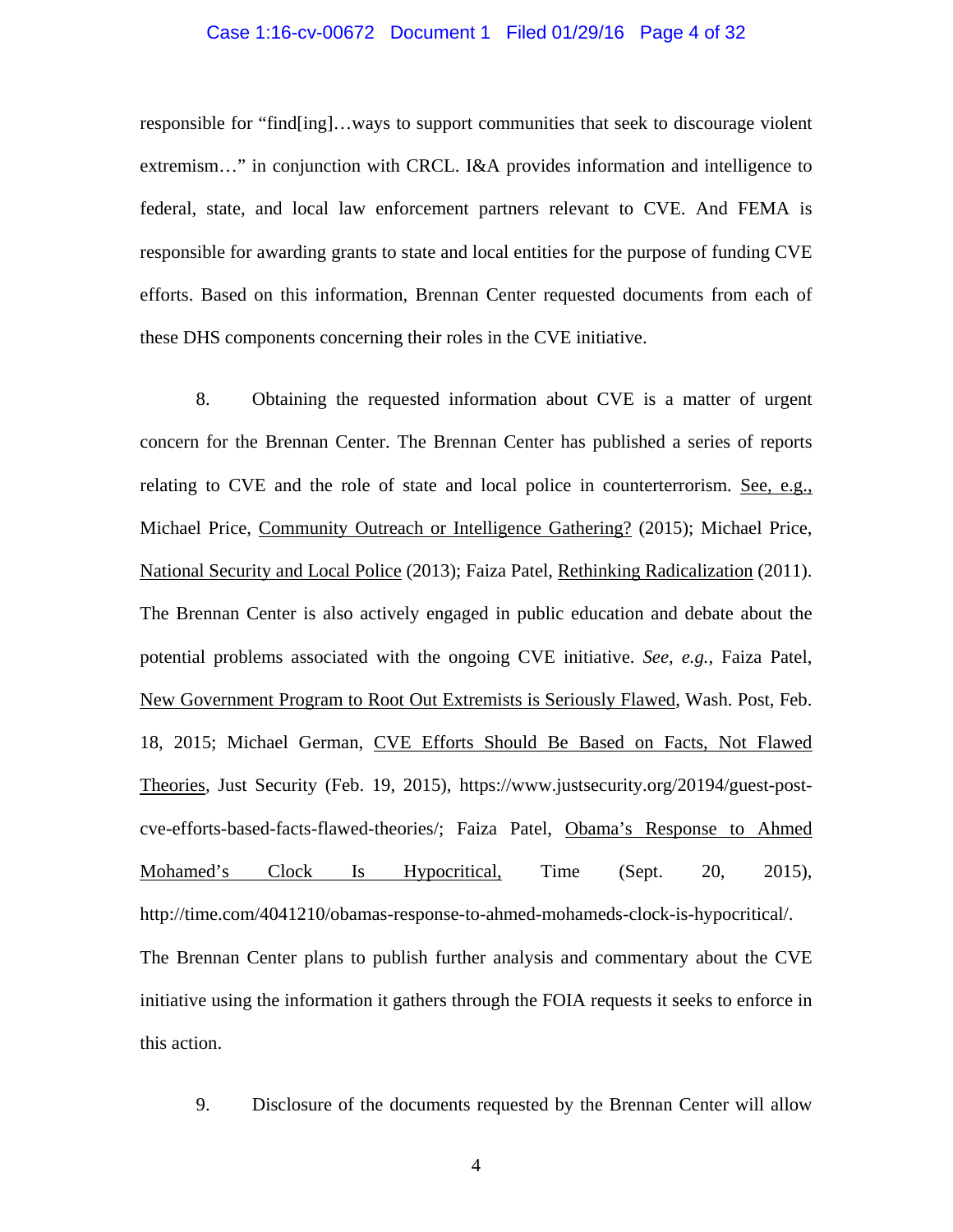#### Case 1:16-cv-00672 Document 1 Filed 01/29/16 Page 5 of 32

the organization to present an accurate understanding of the CVE initiative to the public in its future work. The Brennan Center seeks information about policies, procedures, funding, and constitutional safeguards, not operational details. The public has a right to know about the government's highly publicized, ongoing efforts to counter violent extremism in the United States. The Brennan Center therefore requests expeditious treatment of this Complaint pursuant to 28 U.S.C. § 1657.

#### **Jurisdiction and Venue**

 10. This Court has subject matter jurisdiction over this action pursuant to 28 U.S.C. § 1331, 5 U.S.C. § 552(a)(4)(B), 28 U.S.C. § 2201(a), and 28 U.S.C. § 2202.

11. Venue is proper in this district under 5 U.S.C. § 552(a)(4)(B) because Plaintiff's principal place of business is in Manhattan, New York, within this district.

#### **Parties**

 12. Plaintiff Brennan Center for Justice at New York University School of Law is a non-profit, non-partisan corporation, organized under section  $501(c)(3)$  of the Internal Revenue Code. The Brennan Center is a nonpartisan research and policy institution at New York University School of Law that is focused on fundamental issues of democracy and justice. The Center's Liberty and National Security ("LNS") Program uses innovative policy recommendations, litigation, and public advocacy to advance effective national security policies that respect the rule of law and constitutional values. The LNS Program is particularly concerned with ensuring that domestic surveillance and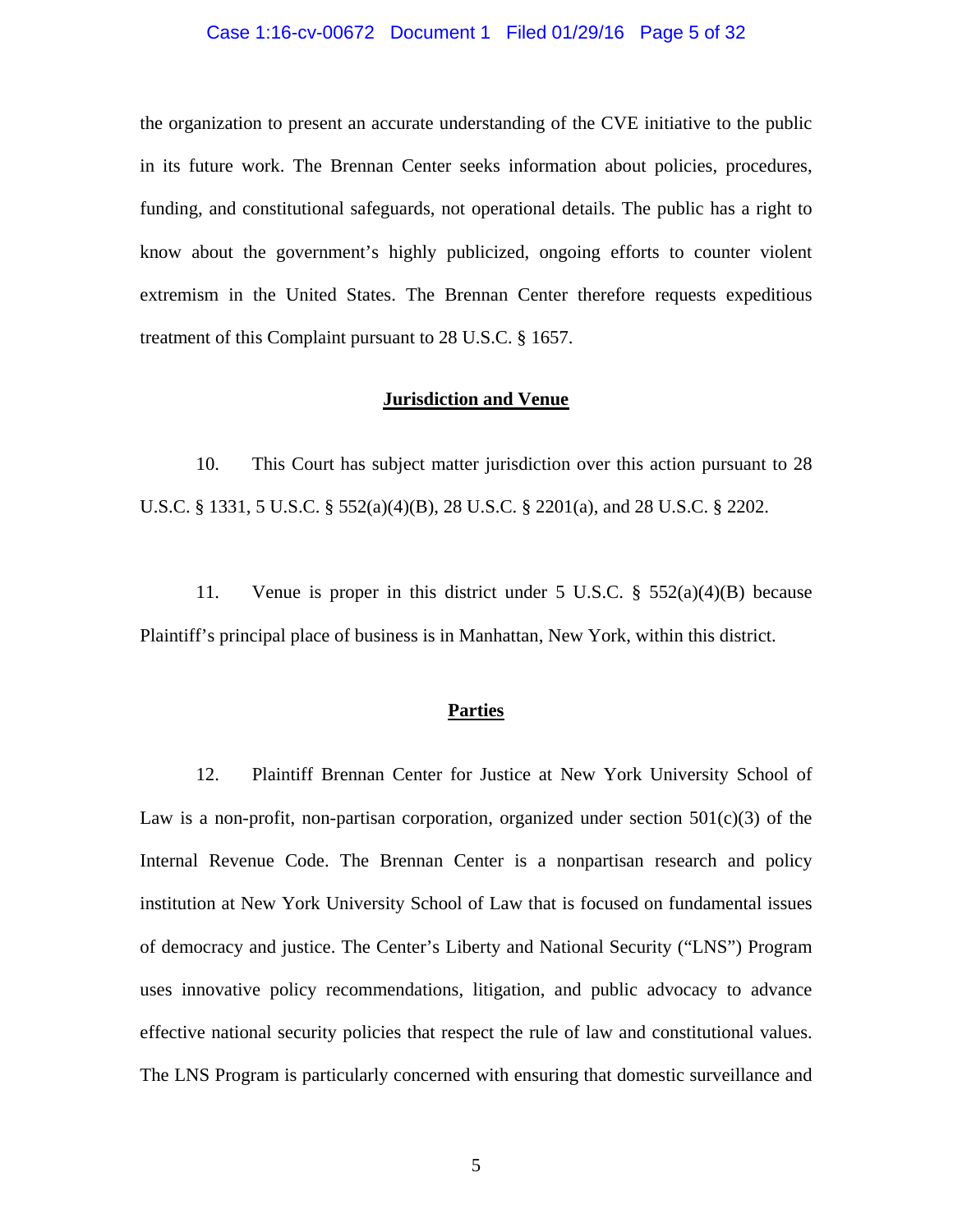#### Case 1:16-cv-00672 Document 1 Filed 01/29/16 Page 6 of 32

counterterrorism policies are properly targeted to the threat and do not discriminate against particular communities.

 13. Defendant Department of Homeland Security is a Department of the Executive Branch of the U.S. government and is an agency within the meaning of 5 U.S.C. § 522(f)(1). The Federal Emergency Management Agency is a component of DHS from which the Brennan Center has requested records.

 14. Defendant Department of Justice is a Department of the Executive Branch of the U.S. government as is an agency within the meaning of 5 U.S.C. § 522(f)(1). The Federal Bureau of Investigation and the Executive Office for United States Attorneys are components of the DOJ from which the Brennan Center has requested records.

## **Facts**

15. This action involves 13 requests, all of which seek records concerning the CVE initiative. The requests are not general or identical; they are targeted and tailored to each of the Defendant agencies and their components and based on public sources describing their respective roles in CVE.

### **DHS** Requests

16. The Brennan Center submitted request **No. 2015-IAFO-00056** to the DHS Office of Intelligence and Analysis on December 23, 2014. The request sought the following records: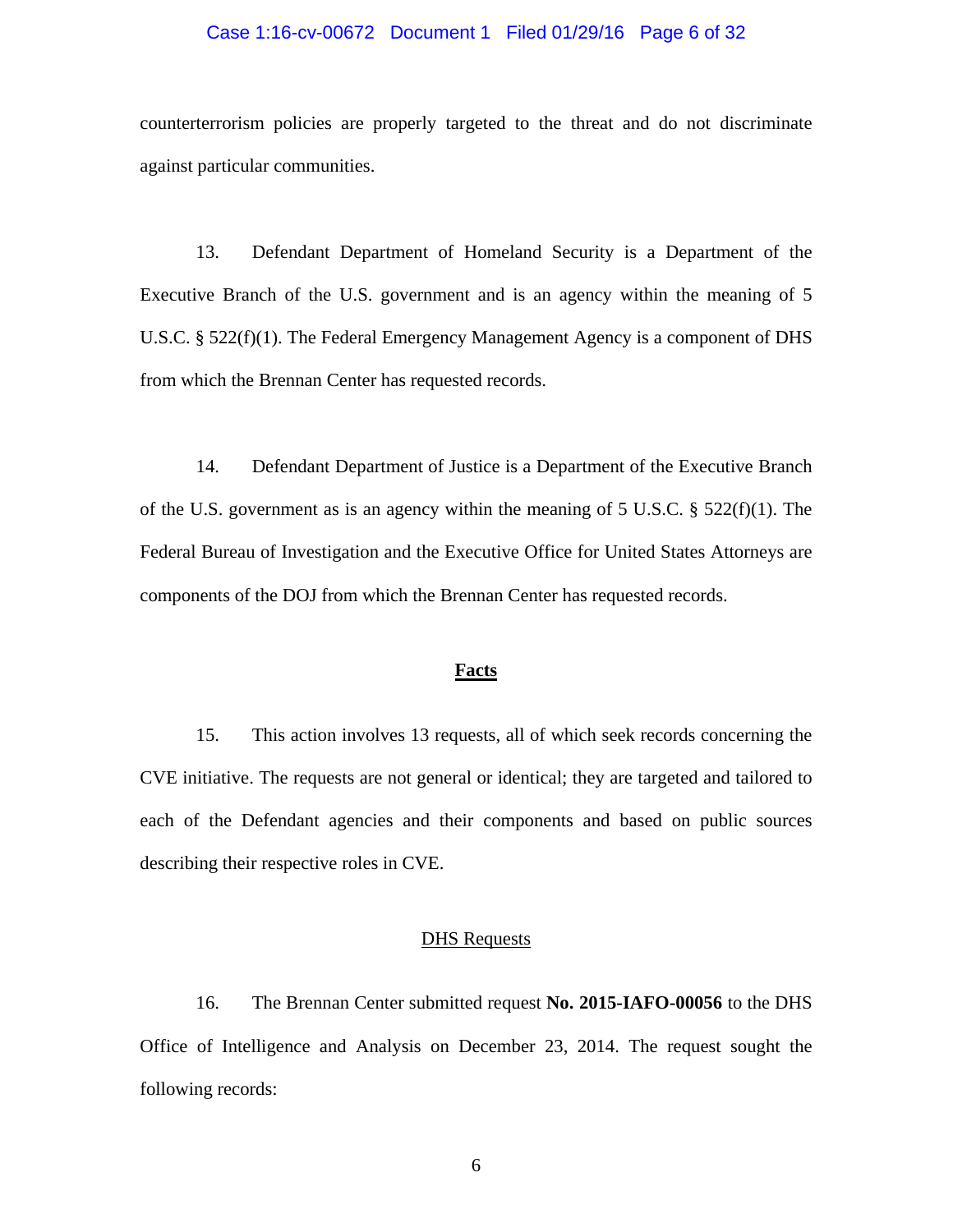- All policies, procedures, and directives referencing DHS participation in CVE programs, including:
	- o Documents referring to the envoy program.
	- o Documents referring to the pilot programs announced by Attorney General Eric Holder in his September 2014 press release.
	- o Any other documents referring to CVE programs in:
		- **Minneapolis**
		- **Saint Paul**
		- **Los Angeles**
		- **Boston**
- All Memorandums of Understanding with outside agencies applicable to DHS participation in CVE programs, including:
	- o Documents referring to the envoy program.
	- o Documents referring to the pilot programs announced by Attorney General Eric Holder in his September 2014 press release.
	- o Any other documents referring to CVE programs in:
		- **Minneapolis**
		- **Saint Paul**
		- **Los Angeles**
		- **Boston**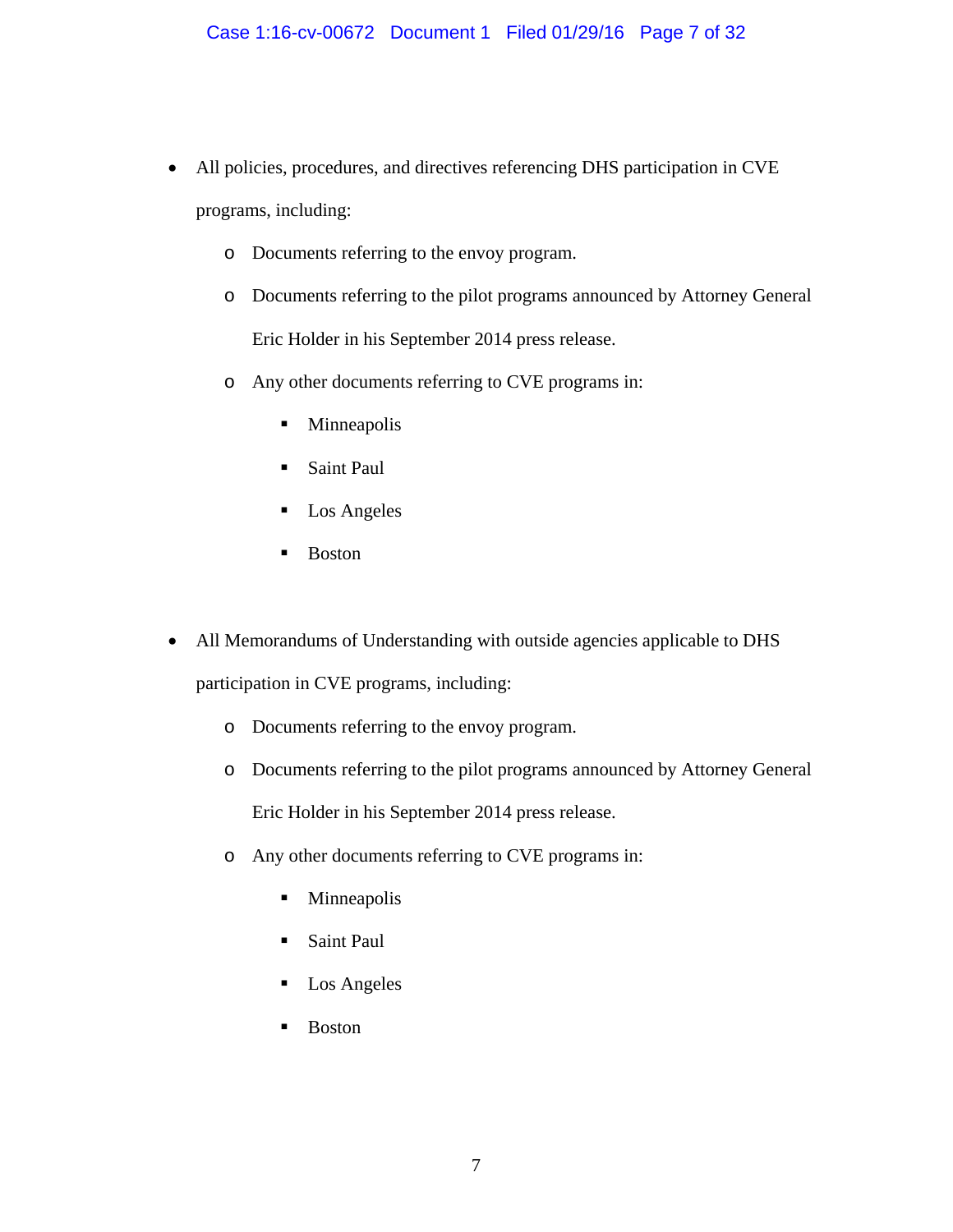#### Case 1:16-cv-00672 Document 1 Filed 01/29/16 Page 8 of 32

17. The Brennan Center sought an exemption from search and review fees as a noncommercial scientific institution, an educational institution, and a representative of the news media under 5 U.S.C. §  $552(a)(4)(A)(ii)(II)$ . The Brennan Center also sought a fee waiver as a noncommercial requester acting in the public interest. See 5 U.S.C. §  $552(a)(4)(A)(iii)$ ; 32 C.F.R. § 1700.2(h)(4). And finally, the Brennan Center sought expedited processing pursuant to 5 U.S.C.  $\S$  552(6)(E) and 6 C.F.R.  $\S$  5.5(d)(1)(ii) because there is an urgency to inform the public about the government's CVE initiative, a subject of national importance and debate in the wake of reports concerning the threat of "homegrown" terrorism.

18. DHS acknowledged request No. 2015-IAFO-00056 on January 16, 2015, and invoked 5 U.S.C. §  $552(a)(6)(B)$  to extend its response time to a full 30 business days. The Brennan Center repeatedly attempted to follow up on the status of the request with I&A by phone and email. The Brennan Center called FOIA officer Priscilla Waters on March 11, April 26, and June 1, 2015, but was directed to voicemail each time. On June 19, 2015, DHS stated that a search had produced a number of responsive records, some of which are "under the purview of another government agency," and promised a further response "upon receipt" of a "release recommendation" from that unnamed agency. The Brennan Center again followed up by phone on July 15 and July 27, and by email on November 18, 2015. As of the date of this filing, DHS has not provided the Brennan Center with a determination as defined by FOIA. Moreover, DHS has not addressed the Brennan Center's requests for a fee exemption, fee waiver, or expedited processing. The Brennan Center has therefore constructively exhausted its administrative remedies pursuant to 5 U.S.C.  $\S$  552(a)(6)(C)(i).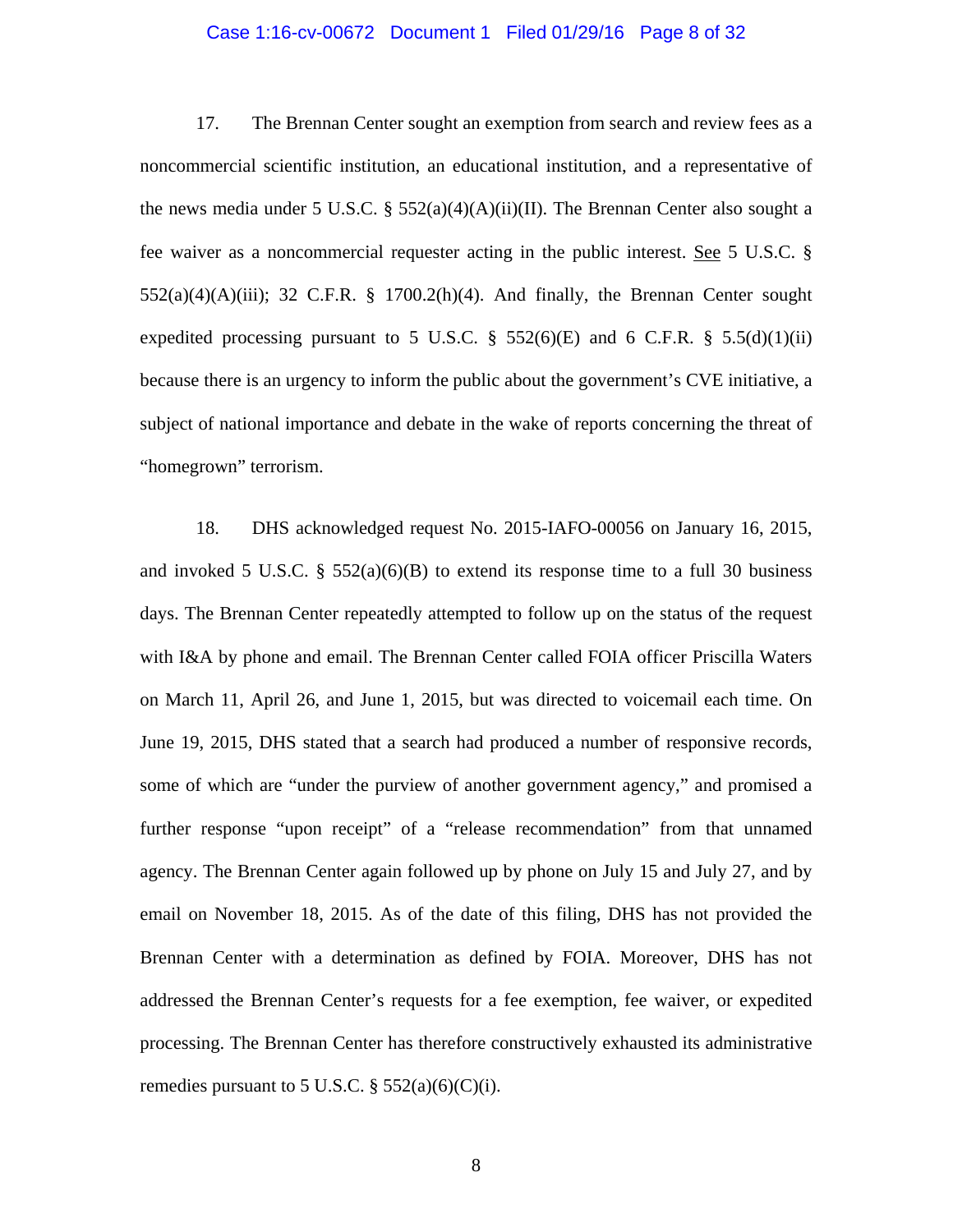#### Case 1:16-cv-00672 Document 1 Filed 01/29/16 Page 9 of 32

19. The Brennan Center submitted request **No. 2015-IAFO-00058** to the DHS Office of Intelligence and Analysis on December 24, 2014. The request sought the following records:

- Memoranda, PowerPoint slides, policies and guidelines created by the Office of Intelligence & Analysis (I&A) including those created by DHS Countering Violent Extremism Working Group citing, discussing or otherwise referring to the following:
	- o The United Kingdom's Prevent Program;
	- o The Montgomery County (Maryland) Intervention and Prevention of Violence Subcommittee;
	- o The Montgomery County's Faith Community Working Group;
	- o The Los Angeles Countering Violent Extremism/ Interagency Coordination Group;
	- o The FBI CVE Model referred to in the October 2014 FBI Law Enforcement Bulletin article entitled *A New Approach to Countering Violent Extremism: Sharing Expertise and Empowering Local Communities* ("the FBI CVE article"); and/or
	- o FBI community action plans produced in the course of Community Resilience Exercises (CREX) referred to in the FBI CVE article.
- Written correspondences (including e-mails, regular mail and faxes) between I&A and Assistant to the President for Homeland Security and Counterterrorism Lisa Monaco relating to the research, analysis, preparation and delivery of her April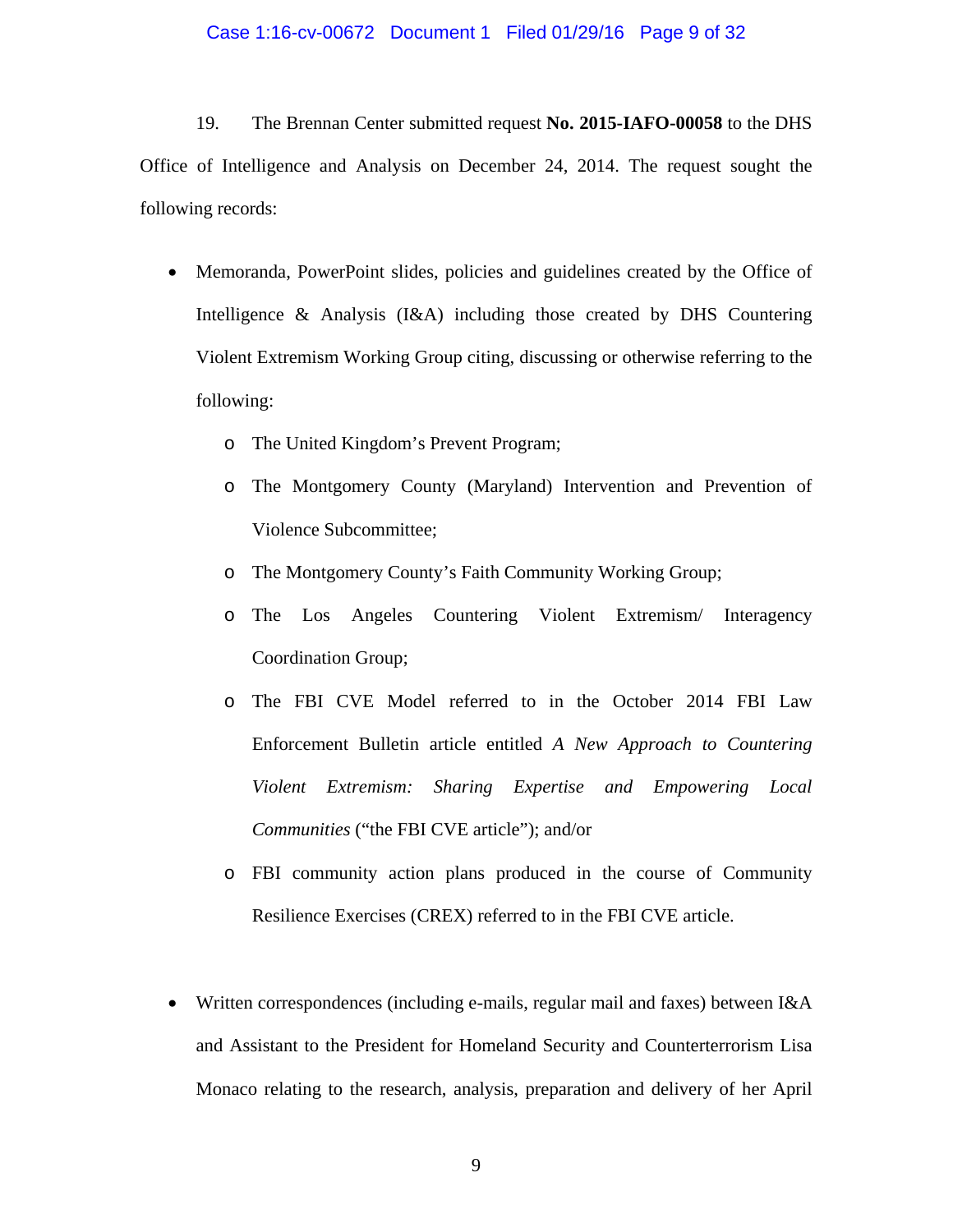# Case 1:16-cv-00672 Document 1 Filed 01/29/16 Page 10 of 32

15, 2014 speech on "Countering Violent Extremism and the Power of Community" at the Harvard Kennedy School Forum.

 20. The Brennan Center sought an exemption from search and review fees as a noncommercial scientific institution, an educational institution, and a representative of the news media under 5 U.S.C. §  $552(a)(4)(A)(ii)(II)$ . The Brennan Center also sought a fee waiver as a noncommercial requester acting in the public interest. See 5 U.S.C. §  $552(a)(4)(A)(iii)$ ; 32 C.F.R. § 1700.2(h)(4). And finally, the Brennan Center sought expedited processing pursuant to 5 U.S.C.  $\S$  552(6)(E) and 6 C.F.R.  $\S$  5.5(d)(1)(ii) because there is an urgency to inform the public about the government's CVE initiative.

21. DHS acknowledged Request No. 2015-IAFO-00058 on January 16, 2015, and invoked 5 U.S.C. §  $552(a)(6)(B)$  to extend its response time to a full 30 business days. The Brennan Center repeatedly attempted to follow up on the status of the request with I&A by phone and email. The Brennan Center called FOIA officer Priscilla Waters on March 11, April 26, and June 1, 2015, but was directed to voicemail each time. On June 19, 2015, DHS stated that a search had produced a number of responsive records, some of which are "under the purview of another government agency," and promised a further response "upon receipt" of a "release recommendation" from that unnamed agency. The Brennan Center again attempted to follow up by phone on July 15 and July 27, and by email on November 18, 2015. As of the date of this filing DHS has not provided the Brennan Center with a determination as defined by FOIA. Moreover, DHS has not addressed the Brennan Center's requests for a fee exemption, fee waiver, or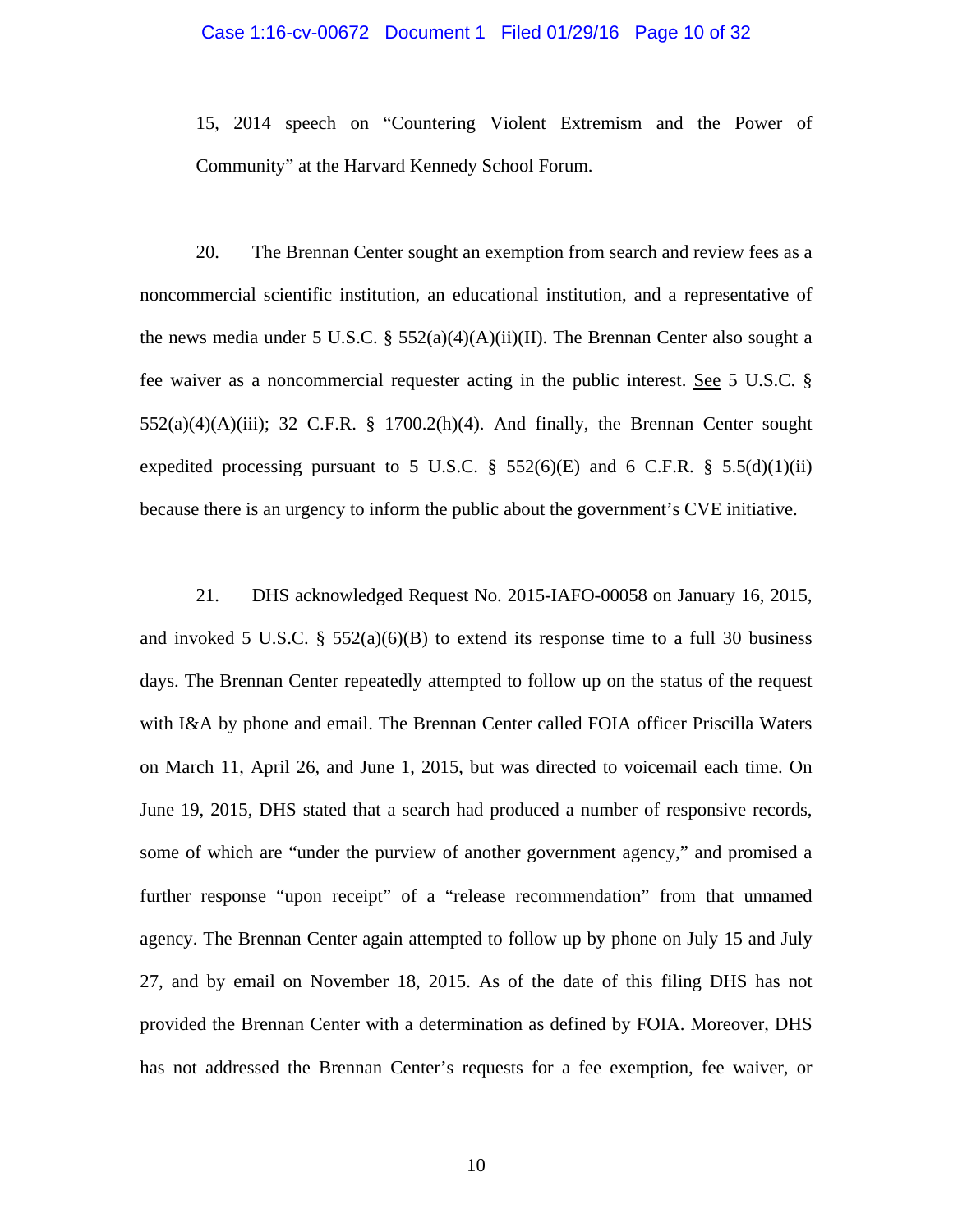#### Case 1:16-cv-00672 Document 1 Filed 01/29/16 Page 11 of 32

expedited processing. The Brennan Center has therefore constructively exhausted its administrative remedies pursuant to 5 U.S.C.  $\S$  552(a)(6)(C)(i).

22. Request **No. 2015-CRFO-00010** involves two separate requests that have been combined. The Brennan Center submitted the two requests to the Office of Civil Rights and Civil Liberties (CRCL) on December 23, 2014. The first request sought the following records:

- Memoranda, PowerPoint slides, policies and guidelines created by CRCL including those created by the DHS Countering Violent Extremism Working Group, referencing any of the following:
	- o The United Kingdom's Prevent Program;
	- o The Montgomery County (Maryland) Intervention and Prevention of Violence Subcommittee;
	- o The Montgomery County's Faith Community Working Group;
	- o The Los Angeles Countering Violent Extremism/Interagency Coordination Group;
	- o The FBI CVE Model referred to in the October 2014 FBI Law Enforcement Bulletin article entitled *A New Approach to Countering Violent Extremism: Sharing Expertise and Empowering Local Communities*; and/or
	- o FBI community action plans produced in the course of Community Resilience Exercises (CREX) referred to in the FBI CVE article.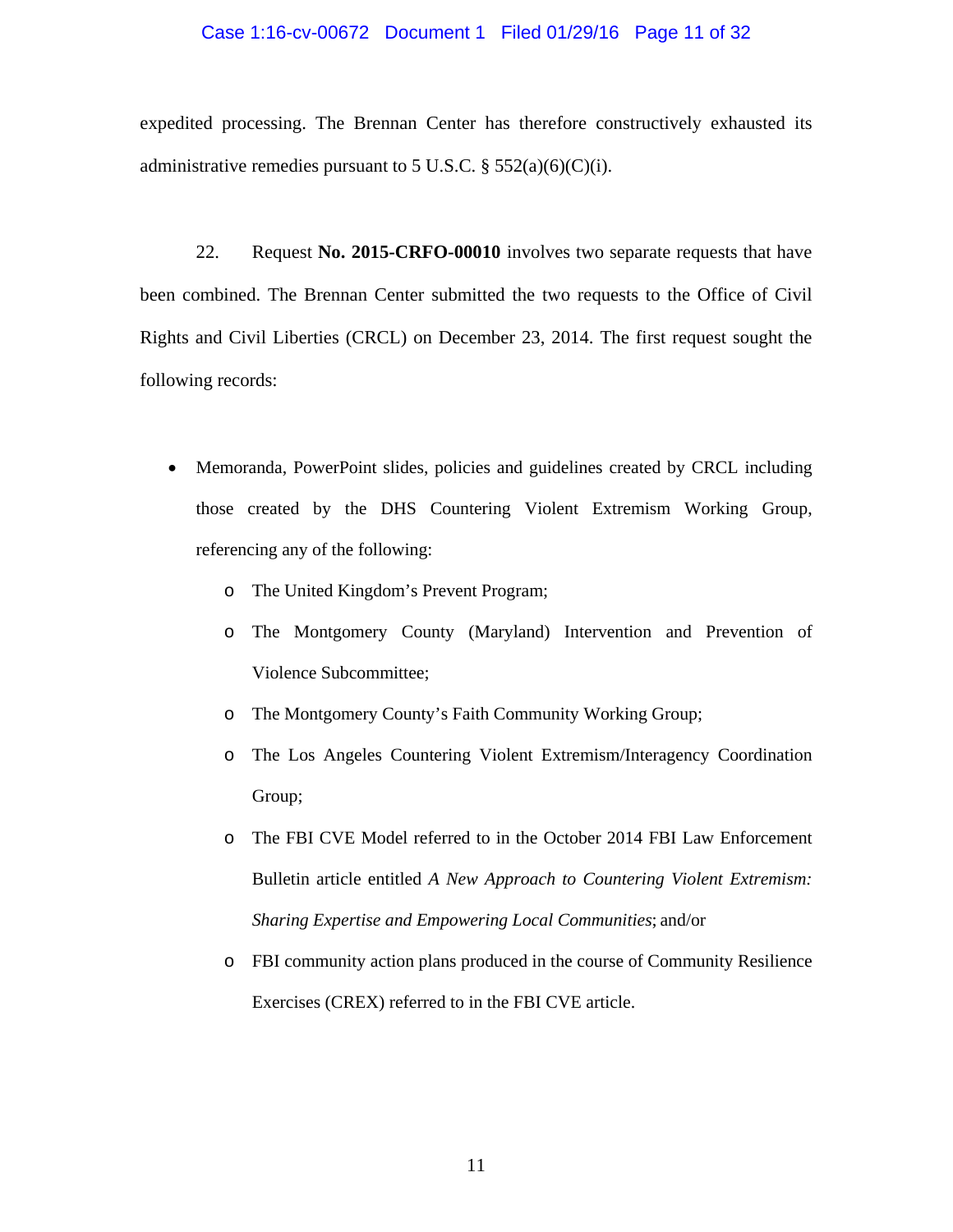### Case 1:16-cv-00672 Document 1 Filed 01/29/16 Page 12 of 32

 Written correspondences (including e-mails, regular mail and faxes) between CRCL and Assistant to the President for Homeland Security and Counterterrorism Lisa Monaco relating to the research, analysis, preparation and delivery of her April 15, 2014 speech on "Countering Violent Extremism and the Power of Community" at the Harvard Kennedy School Forum.

The second request to CRCL sought the following records:

- All policies, procedures, and directives referencing DHS participation in CVE programs, including:
	- o Documents referring to the envoy program.
	- o Documents referring to the pilot programs announced by Attorney General Eric Holder in his September 2014 press release.
	- o Any other documents referring to CVE programs in:
		- Minneapolis
		- **Saint Paul**
		- Los Angeles
		- Boston
- All Memorandums of Understanding with outside agencies applicable to DHS participation in CVE programs, including:
	- o Documents referring to the envoy program.
	- o Documents referring to the pilot programs announced by Attorney General Eric Holder in his September 2014 press release.
	- o Any other documents referring to CVE programs in: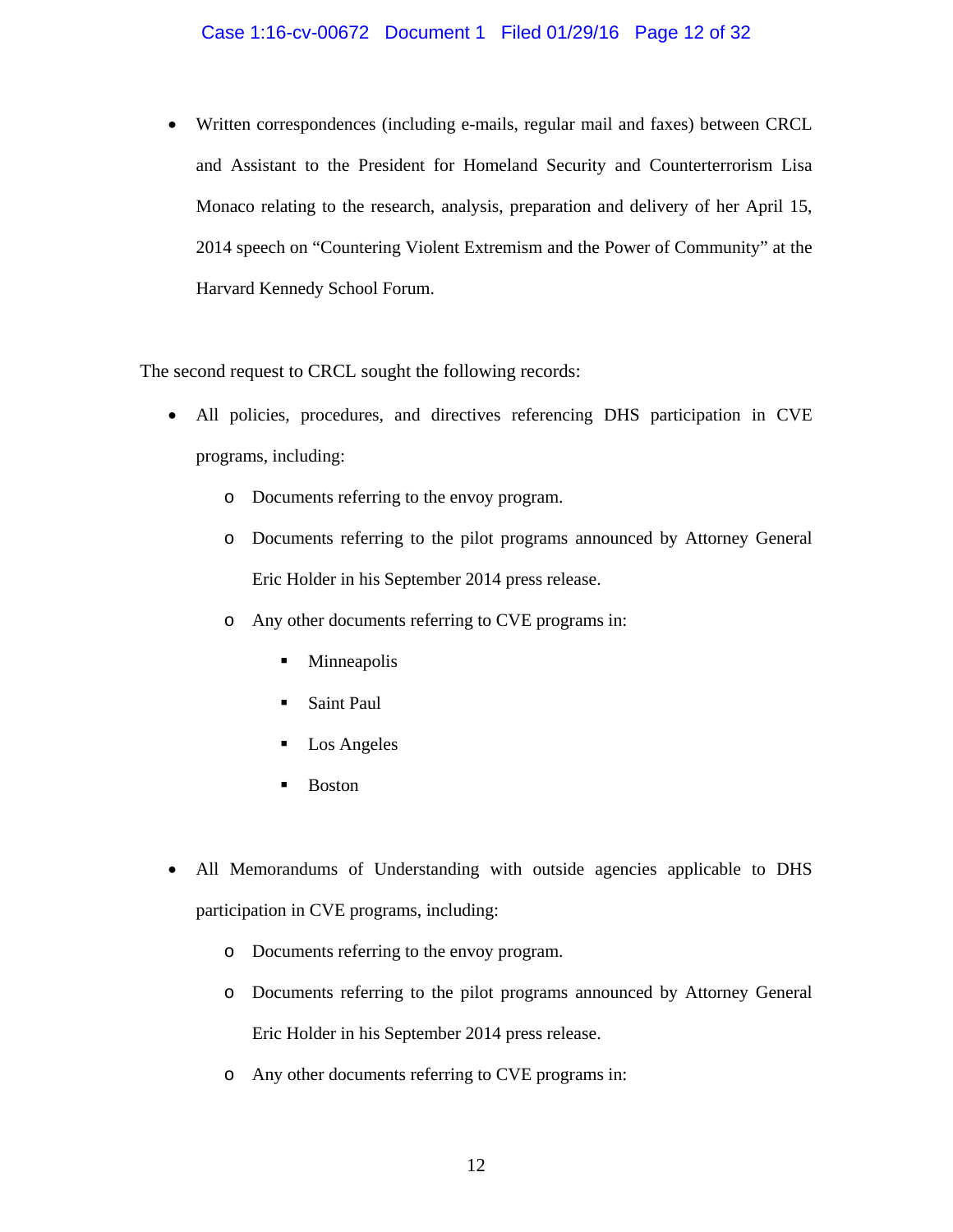- Minneapolis
- Saint Paul
- Los Angeles
- Boston

23. For both requests, the Brennan Center sought an exemption from search and review fees as a noncommercial scientific institution, an educational institution, and a representative of the news media under 5 U.S.C.  $\S$  552(a)(4)(A)(ii)(II). The Brennan Center also sought a fee waiver as a noncommercial requester acting in the public interest. <u>See</u> 5 U.S.C. §  $552(a)(4)(A)(iii)$ ; 32 C.F.R. § 1700.2(h)(4). And finally, the Brennan Center sought expedited processing pursuant to 5 U.S.C.  $\S$  552(6)(E) and 6 C.F.R.  $§$  5.5(d)(1)(ii) because there is an urgency to inform the public about the government's CVE initiative.

24. On December 31, 2014, the Brennan Center received an email promising "a formal acknowledgment to the request [No. 2015-CRFO-00010] later today." The Brennan Center never received any such acknowledgement, but on January 9, 2015, DHS wrote to ask if the Brennan Center would consent to combine the requests due to their similar subject matter. On January 12, 2015, the Brennan Center consented to combine the requests with the caveat that "items outside the areas of overlap [be] included in the combined request." The Brennan Center also agreed to narrow its request to "any final memoranda, letters, slides, policies, procedures and/or guidelines," with the exception of a request for written correspondences between CRCL and Lisa Monaco, Assistant to the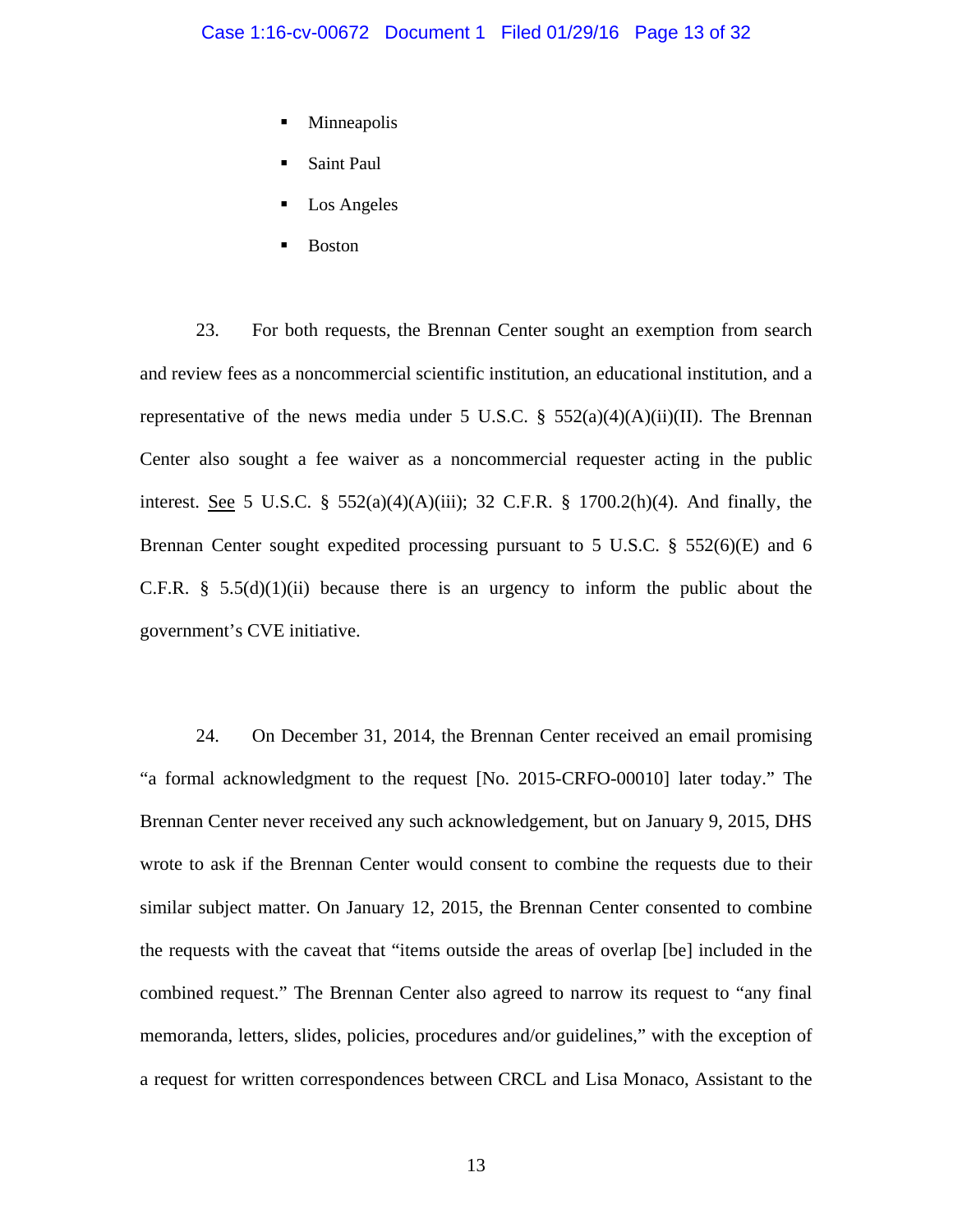#### Case 1:16-cv-00672 Document 1 Filed 01/29/16 Page 14 of 32

President for Homeland Security and Counterterrorism. On April 7, 2015, the Brennan Center received a status update on the combined request in which DHS stated that a search for records was underway and promised to provide an estimated date of completion once it had gathered all of the potentially responsive records. DHS said it "hope[d] to have all search results back by the end of this week." On June 11, 2015, two months later, DHS said there was a "slight backlog of requests" and again promised to "get back to you with an estimated date of completion." The Brennan Center has since attempted to follow up on this request multiple times by phone and email. The Brennan Center called CRCL FOIA Officer Aeron Pineiro on July 15, July 27, and September 9, 2015, but all calls went to voicemail. The Brennan Center also emailed DHS on June 24, June 29, September 9, and November 18, 2015, but received no response. As of the date of this filing, DHS has not provided the Brennan Center with a determination as defined by FOIA. Moreover, DHS has not addressed the Brennan Center's requests for a fee exemption, fee waiver, or expedited processing. The Brennan Center has therefore constructively exhausted its administrative remedies pursuant to 5 U.S.C. §  $552(a)(6)(C)(i)$ .

#### FEMA Requests

25. The Brennan Center submitted request **No. 2015-FEFO-00182** to the Federal Emergency Management Agency on December 23, 2014. The request sought the following records:

 Successful grant applications submitted by the State of California, the State of Massachusetts, and the State of Minnesota for federal funding from the "State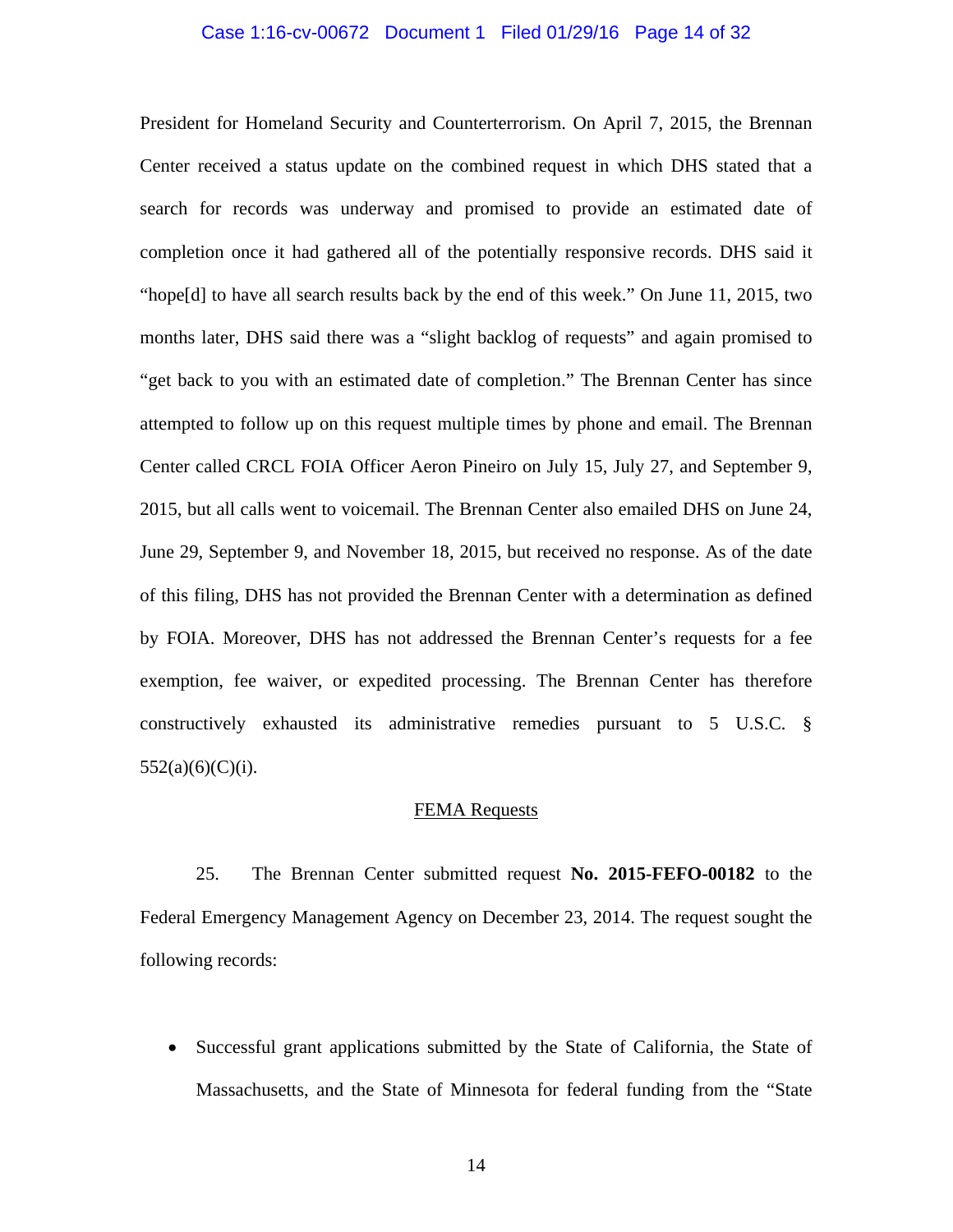#### Case 1:16-cv-00672 Document 1 Filed 01/29/16 Page 15 of 32

Homeland Security Program" and the "Urban Areas Security Initiative" for Fiscal Year 2014, two programs administered by FEMA.

 All supporting documentation and Investment Justifications for each grant application, as well as any communications between FEMA and California, Massachusetts, or Minnesota regarding modifications to their applications.

26. The Brennan Center sought an exemption from search and review fees as a noncommercial scientific institution, an educational institution, and a representative of the news media under 5 U.S.C. §  $552(a)(4)(A)(ii)(II)$ . The Brennan Center also sought a fee waiver as a noncommercial requester acting in the public interest. See 5 U.S.C. §  $552(a)(4)(A)(iii)$ ; 32 C.F.R. § 1700.2(h)(4). And finally, the Brennan Center sought expedited processing pursuant to 5 U.S.C.  $\S$  552(6)(E) and 6 C.F.R.  $\S$  5.5(d)(1)(ii) because there is an urgency to inform the public about the government's CVE initiative.

27. FEMA acknowledged request No. 2015-FEFO-00182 on March 9, 2015, only after the Brennan Center emailed to request a status update. At that time, FEMA also stated that it had "received the responsive documents" and that "the first phase of processing has been completed." On June 1, 2015, FEMA again stated that "responsive documents have been found, and are soon to undergo a legally mandated review and redaction process." On June 24, 2015, FEMA repeated the same language, adding that the agency is "unable to provide an exact date of completion," but "hope[d] the process won't take too much longer." The Brennan Center attempted to follow up by phone on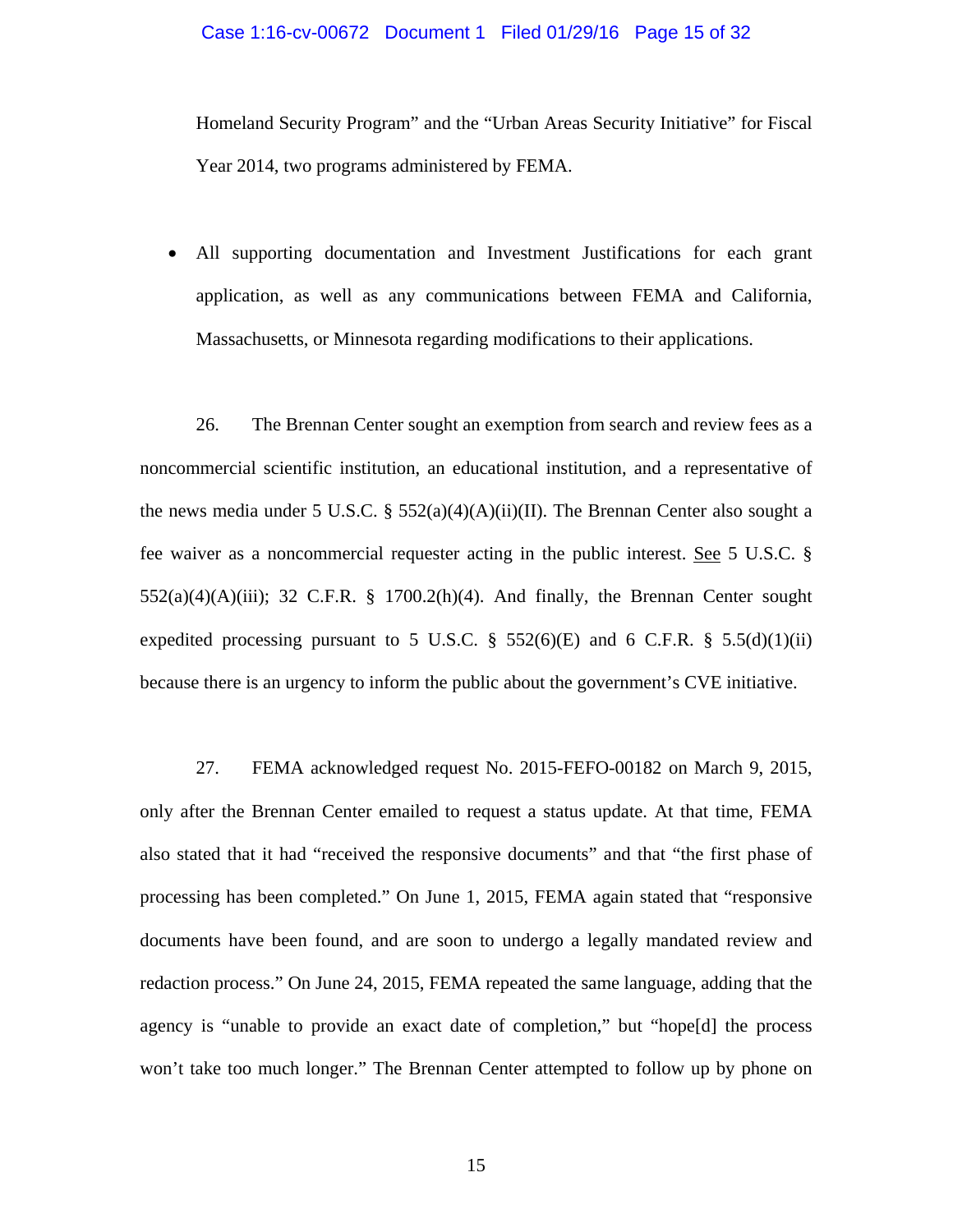#### Case 1:16-cv-00672 Document 1 Filed 01/29/16 Page 16 of 32

July 15 and July 27, 2015, and by email on September 9, 2015. On December 2, 2015, FEMA said via email that the request has been processed and "place[d] in the queue for review." As of the date of this filing, FEMA has not provided the Brennan Center with a determination as defined by FOIA. Moreover, DHS has not addressed the Brennan Center's requests for a fee exemption, fee waiver, or expedited processing. The Brennan Center has therefore constructively exhausted its administrative remedies pursuant to 5 U.S.C.  $\S$  552(a)(6)(C)(i).

28. The Brennan Center submitted request **No. 2015-FEFO-00508** to FEMA on June 30, 2015. The request sought the following records:

- Successful grant applications submitted by the State of California, the State of Massachusetts, and the State of Minnesota for federal funding from the "State Homeland Security Program" and the "Urban Areas Security Initiative" for Fiscal Year 2015, two programs administered by FEMA.
- All supporting documentation and Investment Justifications for each grant application, as well as any communications between FEMA and California, Massachusetts, or Minnesota regarding modifications to their applications.

29. The Brennan Center sought an exemption from search and review fees as a noncommercial scientific institution, an educational institution, and a representative of the news media under 5 U.S.C. §  $552(a)(4)(A)(ii)(II)$ . The Brennan Center also sought a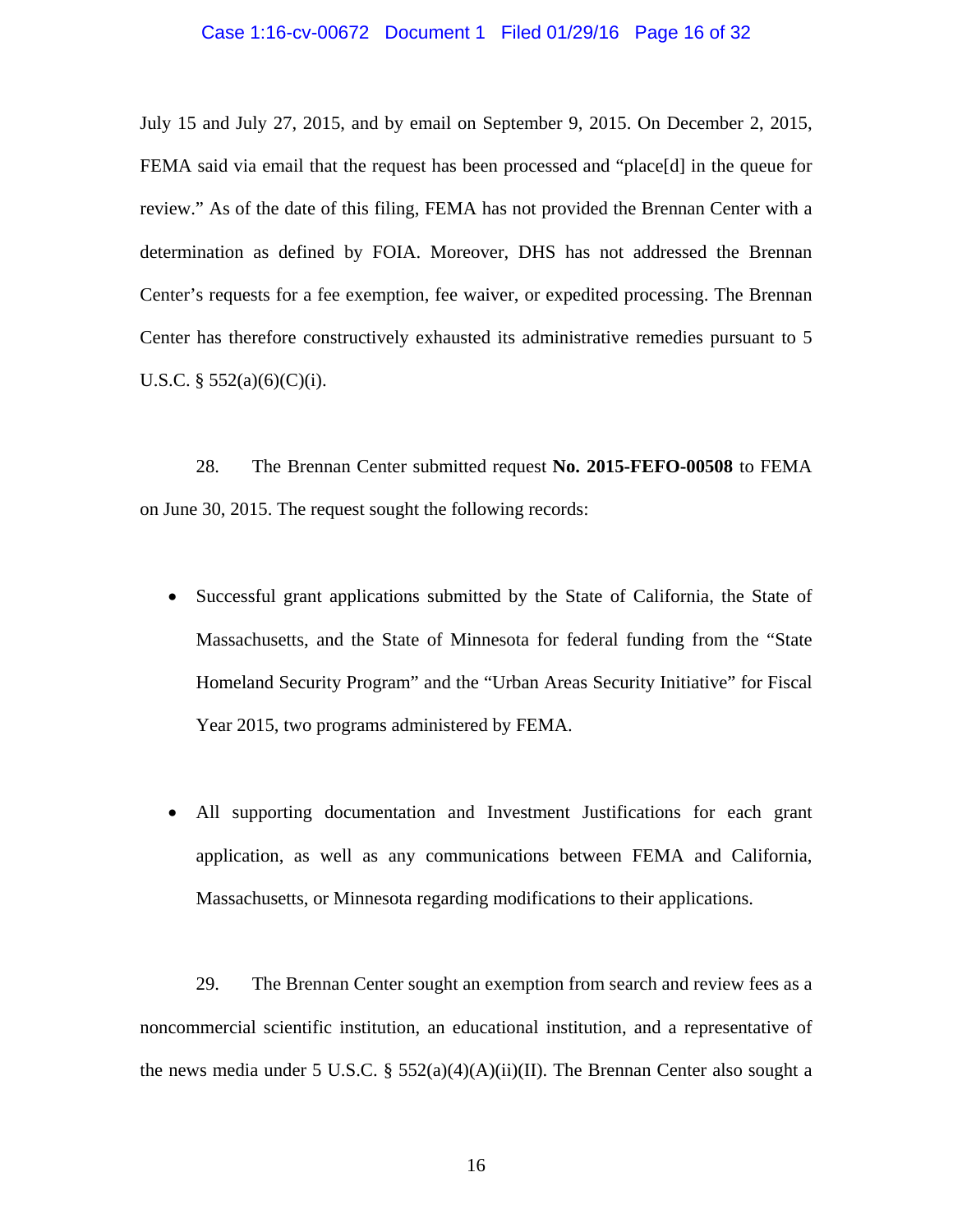# Case 1:16-cv-00672 Document 1 Filed 01/29/16 Page 17 of 32

fee waiver as a noncommercial requester acting in the public interest. See 5 U.S.C. §  $552(a)(4)(A)(iii)$ ; 32 C.F.R. § 1700.2(h)(4). And finally, the Brennan Center sought expedited processing pursuant to 5 U.S.C.  $\S$  552(6)(E) and 6 C.F.R.  $\S$  5.5(d)(1)(ii) because there is an urgency to inform the public about the government's CVE initiative.

30. FEMA acknowledged request No. 2015-FEFO-00508 on July 2, 2015, and invoked 5 U.S.C. §  $552(a)(6)(B)$  to extend its response time to a full 30 business days. On December 2, 2015, FEMA said via email that the request has been processed and "place[d] in the queue for review." Once again, the Brennan Center attempted to follow up by phone on July 15, July 27, and September 9, 2015. As of the date of this filing, FEMA has not provided the Brennan Center with a determination as defined by FOIA. Moreover, DHS has not addressed the Brennan Center's requests for a fee exemption, fee waiver, or expedited processing. The Brennan Center has therefore constructively exhausted its administrative remedies pursuant to 5 U.S.C.  $\S 552(a)(6)(C)(i)$ .

### FBI Requests

31. The Brennan Center submitted request **No. 1318794-000** to the FBI on December 23, 2014. The request sought the following records:

- CVEO ("Countering Violent Extremism Office") bulletins citing, discussing or otherwise referring to the following:
	- o The United Kingdom's Prevent Program;
	- o The Montgomery County (Maryland) Intervention and Prevention of Violence Subcommittee;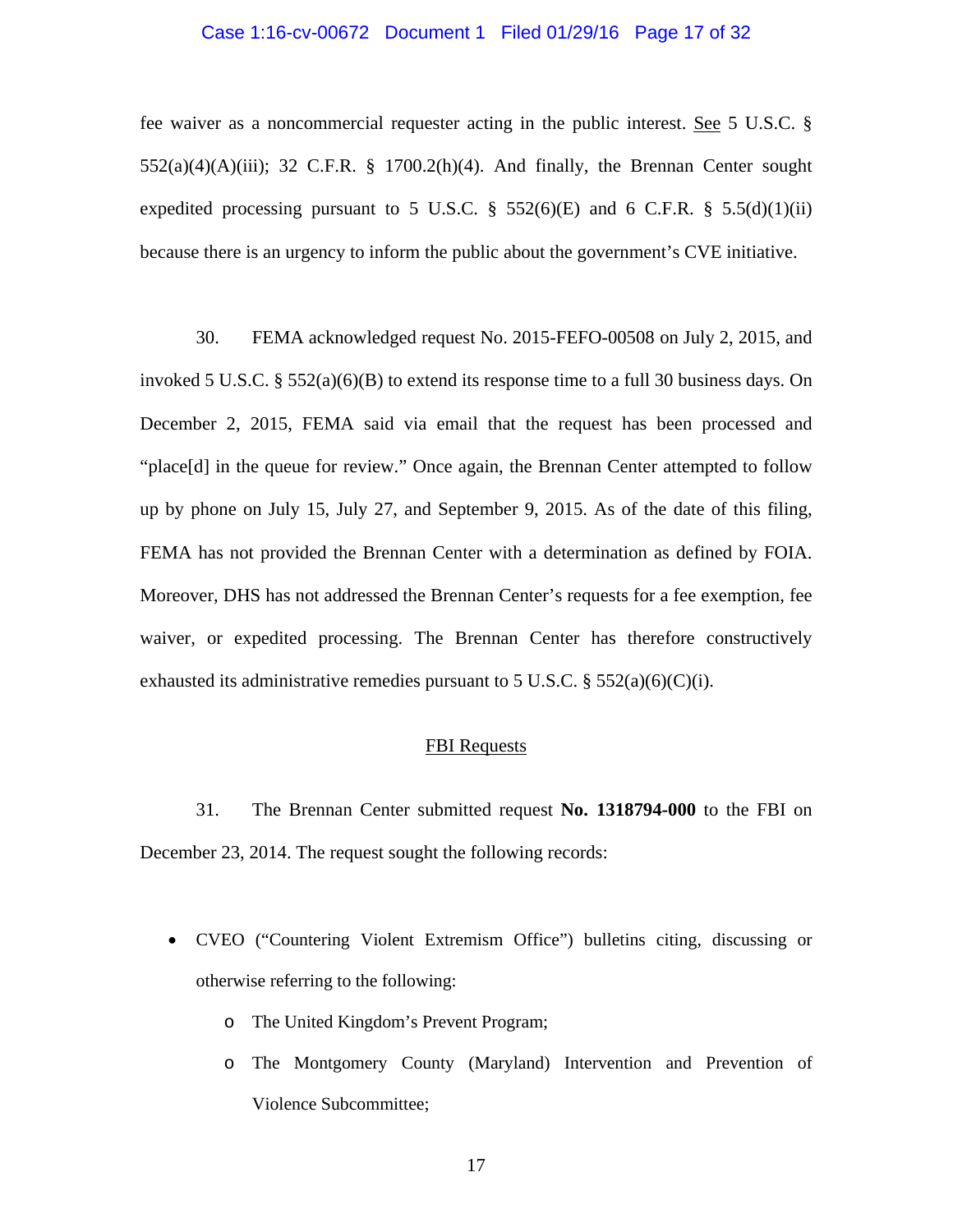- o The Montgomery County's Faith Community Working Group; and/or
- o The Los Angeles Countering Violent Extremism/Interagency Coordination Group.
- Records uploaded to the Law Enforcement Enterprise Portal Special Interest Group referred to in the October 2014 FBI Law Enforcement Bulletin article entitled *A New Approach to Countering Violent Extremism: Sharing Expertise and Empowering Local Communities* ("the FBI CVE article") that cite, discuss or otherwise refer to the following:
	- o The United Kingdom's Prevent Program;
	- o The Montgomery County (Maryland) Intervention and Prevention of Violence Subcommittee;
	- o The Montgomery County's Faith Community Working Group; and/or
	- o The Los Angeles Countering Violent Extremism/Interagency Coordination Group.
- Written correspondences (including e-mails, regular mail and faxes) sent to or sent by the CVEO since August 1, 2011 citing, discussing or otherwise referring to the following:
	- o The United Kingdom's Prevent Program;
	- o The Montgomery County (Maryland) Intervention and Prevention of Violence Subcommittee;
	- o The Montgomery County's Faith Community Working Group; and/or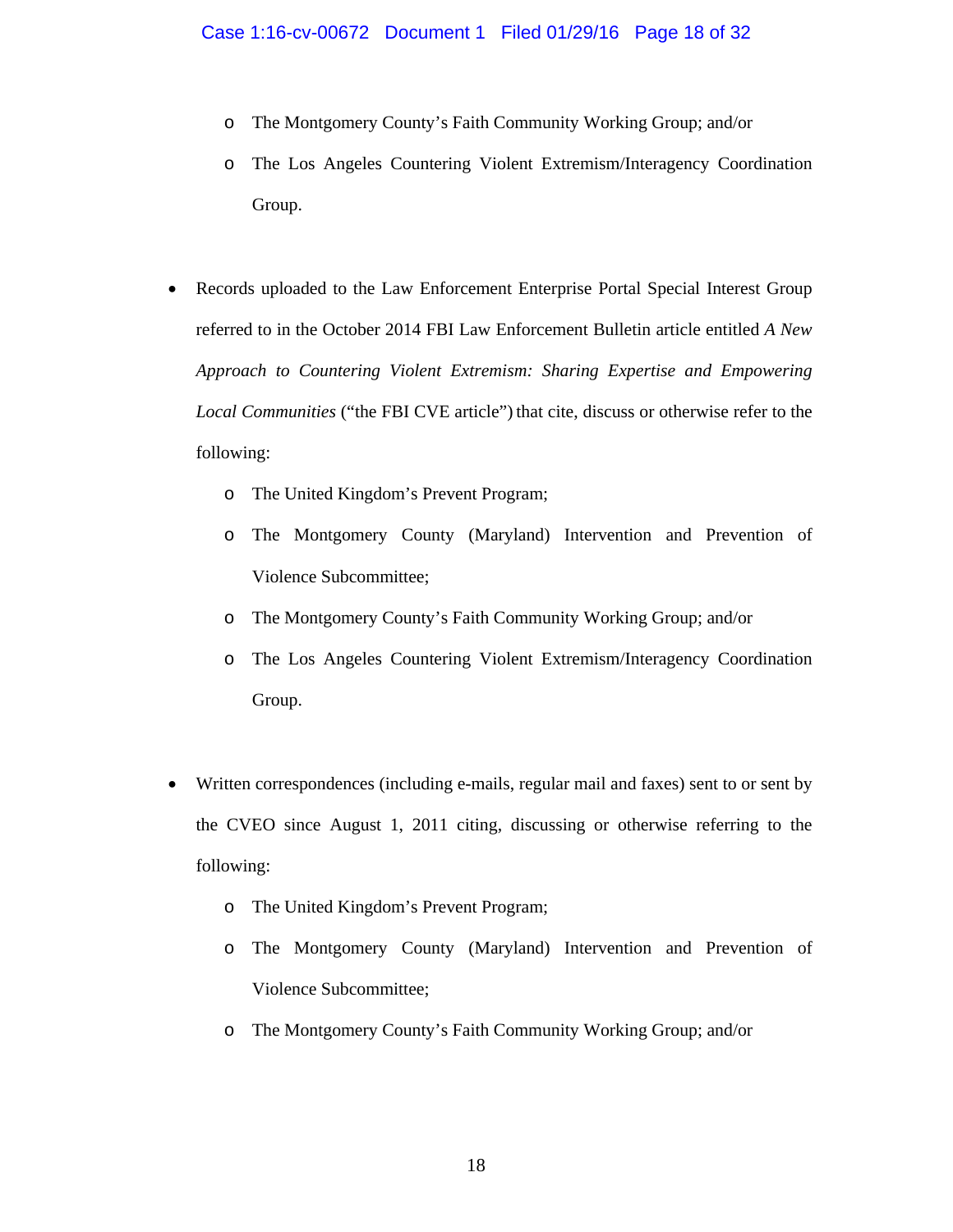o The Los Angeles Countering Violent Extremism/Interagency Coordination Group.

32. The Brennan Center sought an exemption from search and review fees as a noncommercial scientific institution, an educational institution, and a representative of the news media under 5 U.S.C. §  $552(a)(4)(A)(ii)(II)$ . The Brennan Center also sought a fee waiver as a noncommercial requester acting in the public interest. See 5 U.S.C. §  $552(a)(4)(A)(iii)$ ; 32 C.F.R. § 1700.2(h)(4). And finally, the Brennan Center sought expedited processing pursuant to 5 U.S.C. § 552(6)(E) and 6 C.F.R. § 5.5(d)(1)(ii) because there is an urgency to inform the public about the government's CVE initiative.

33. The FBI acknowledged request No. 1318794-000 on January 9, 2015, and granted the Brennan Center's request for expedited processing on February 9, 2015. On June 3, 2015, the FBI released 25 pages of responsive records, withholding an additional page entirely and redacting portions of the records provided. The FBI did not address the Brennan Center's requests for a fee exemption or fee waiver, but the FBI did not charge the Brennan Center any fee for production of these records. On July 31, 2015, the Brennan Center appealed the adequacy of the search and challenged all of the redactions. On September 15, 2015, the FBI denied the appeal in its entirety. Accordingly, the Brennan Center has exhausted the applicable administrative remedies with respect to this request.

34. The Brennan Center submitted request **No. 1318911-000** to the FBI on December 23, 2014. The request sought the following records: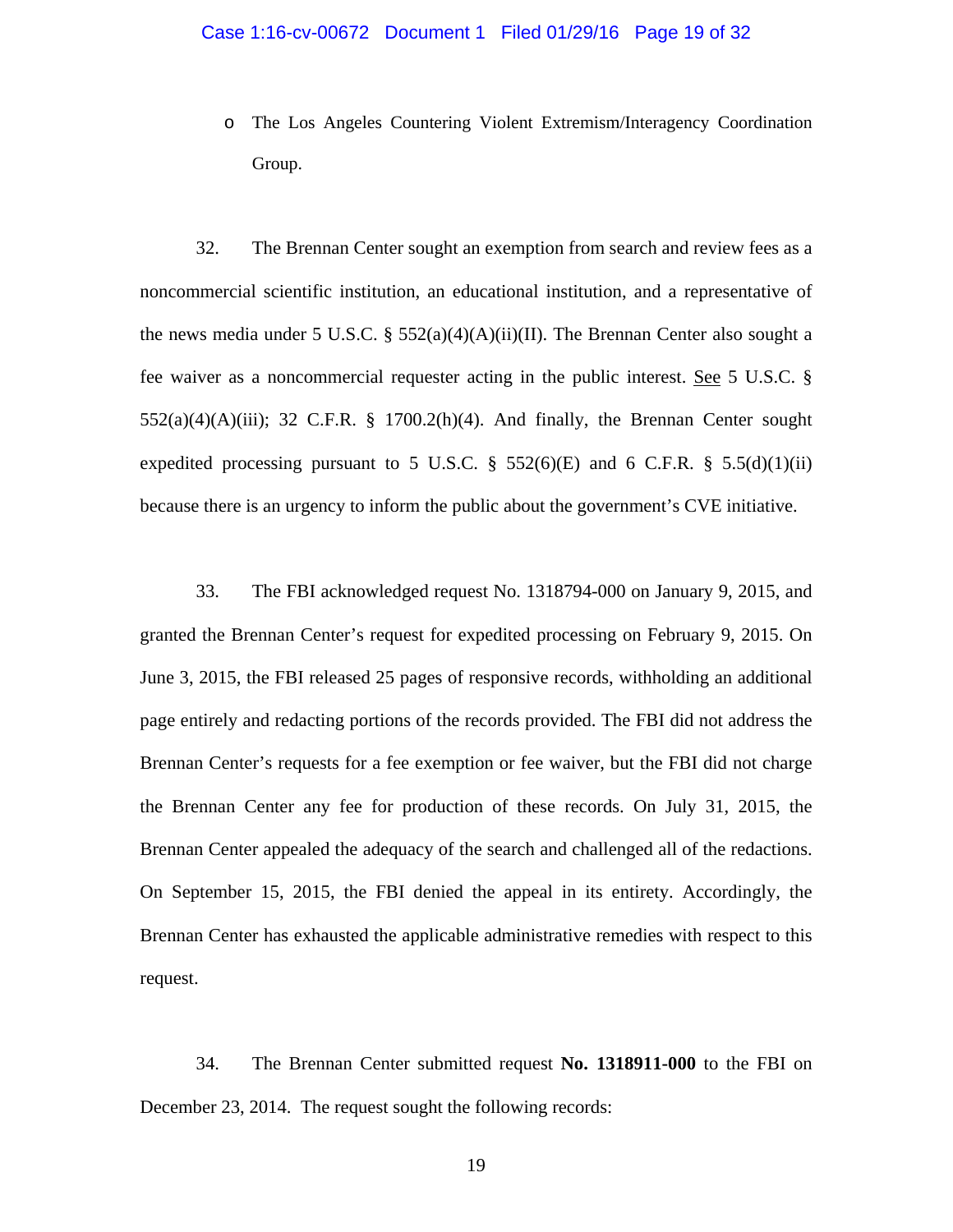- All policies, procedures, and directives referencing FBI participation in CVE programs, including:
	- o Documents referring to the envoy program.
	- o Documents referring to the pilot programs announced by Attorney General Eric Holder in his September 2014 press release.
	- o Any other documents referring to CVE programs in:
		- Minneapolis
		- **Saint Paul**
		- **Los Angeles**
		- **Boston**
- All Memorandums of Understanding with outside agencies applicable to FBI participation in CVE programs, including:
	- o Documents referring to the envoy program.
	- o Documents referring to the pilot programs announced by Attorney General Eric Holder in his September 2014 press release.
	- o Any other documents referring to CVE programs in:
		- **Minneapolis**
		- **Saint Paul**
		- **Los Angeles**
		- **Boston**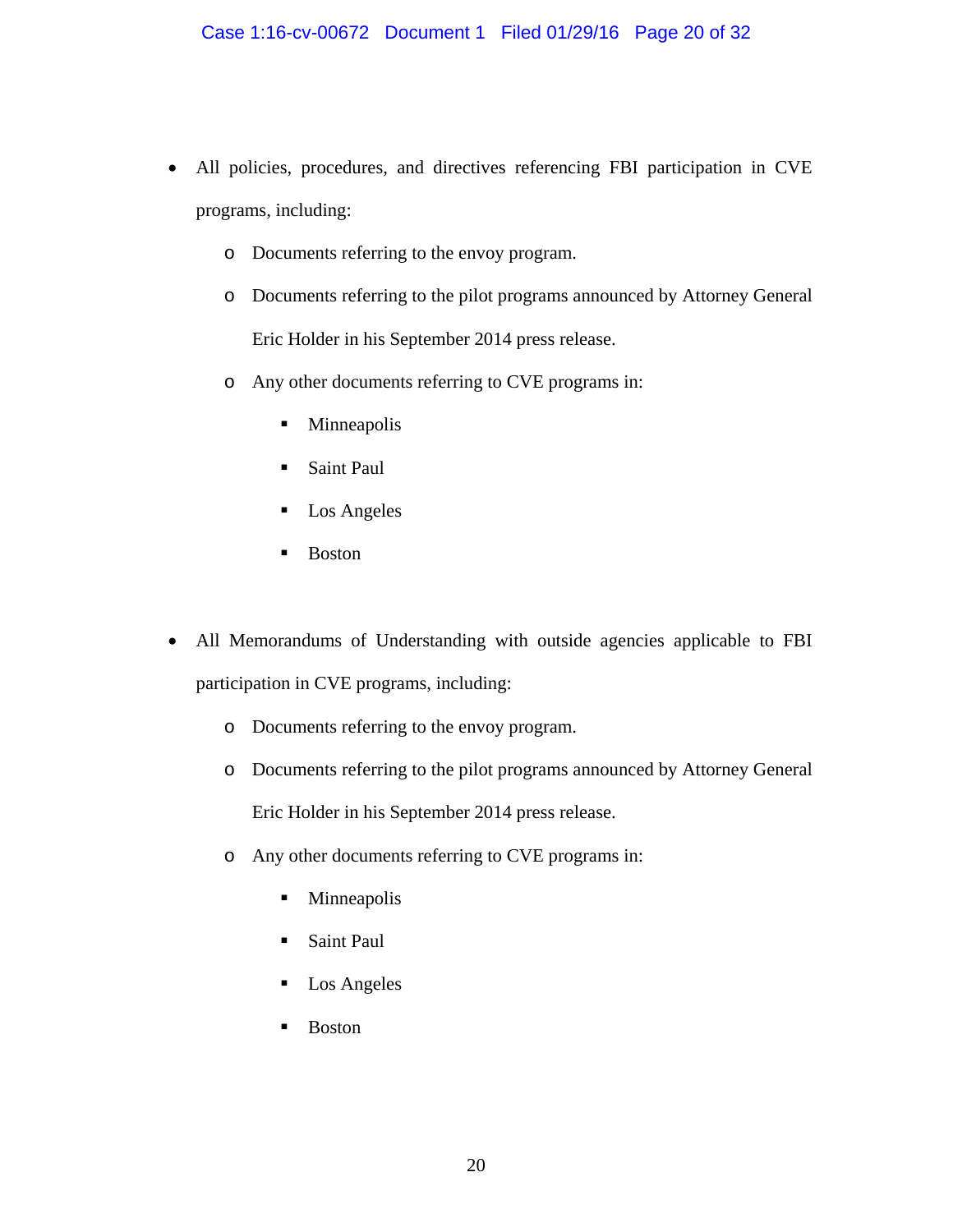#### Case 1:16-cv-00672 Document 1 Filed 01/29/16 Page 21 of 32

35. The Brennan Center sought an exemption from search and review fees as a noncommercial scientific institution, an educational institution, and a representative of the news media under 5 U.S.C. §  $552(a)(4)(A)(ii)(II)$ . The Brennan Center also sought a fee waiver as a noncommercial requester acting in the public interest. See 5 U.S.C. §  $552(a)(4)(A)(iii)$ ; 32 C.F.R. § 1700.2(h)(4). And finally, the Brennan Center sought expedited processing pursuant to 5 U.S.C.  $\S$  552(6)(E) and 6 C.F.R.  $\S$  5.5(d)(1)(ii) because there is an urgency to inform the public about the government's CVE initiative.

36. The FBI acknowledged request No. 1318911-000 on January 8, 2015, and granted the Brennan Center's request for expedited processing on February 11, 2015. On June 3, 2015, the FBI released 28 pages of responsive records, withholding an additional page entirely and redacting portions of the records provided. The FBI did not address the Brennan Center's requests for a fee exemption or fee waiver, but the FBI did not charge the Brennan Center any fee for production of these records. On July 31, 2015, the Brennan Center appealed the adequacy of the search and challenged all of the redactions. As of the date of this filing, the Brennan Center has not received a determination of the appeal. The Brennan Center has therefore constructively exhausted its administrative remedies pursuant to 5 U.S.C.  $\S$  552(a)(6)(C)(i).

37. The Brennan Center submitted request **No. 1320714-000** to the FBI on January 23, 2015. The request sought the following records: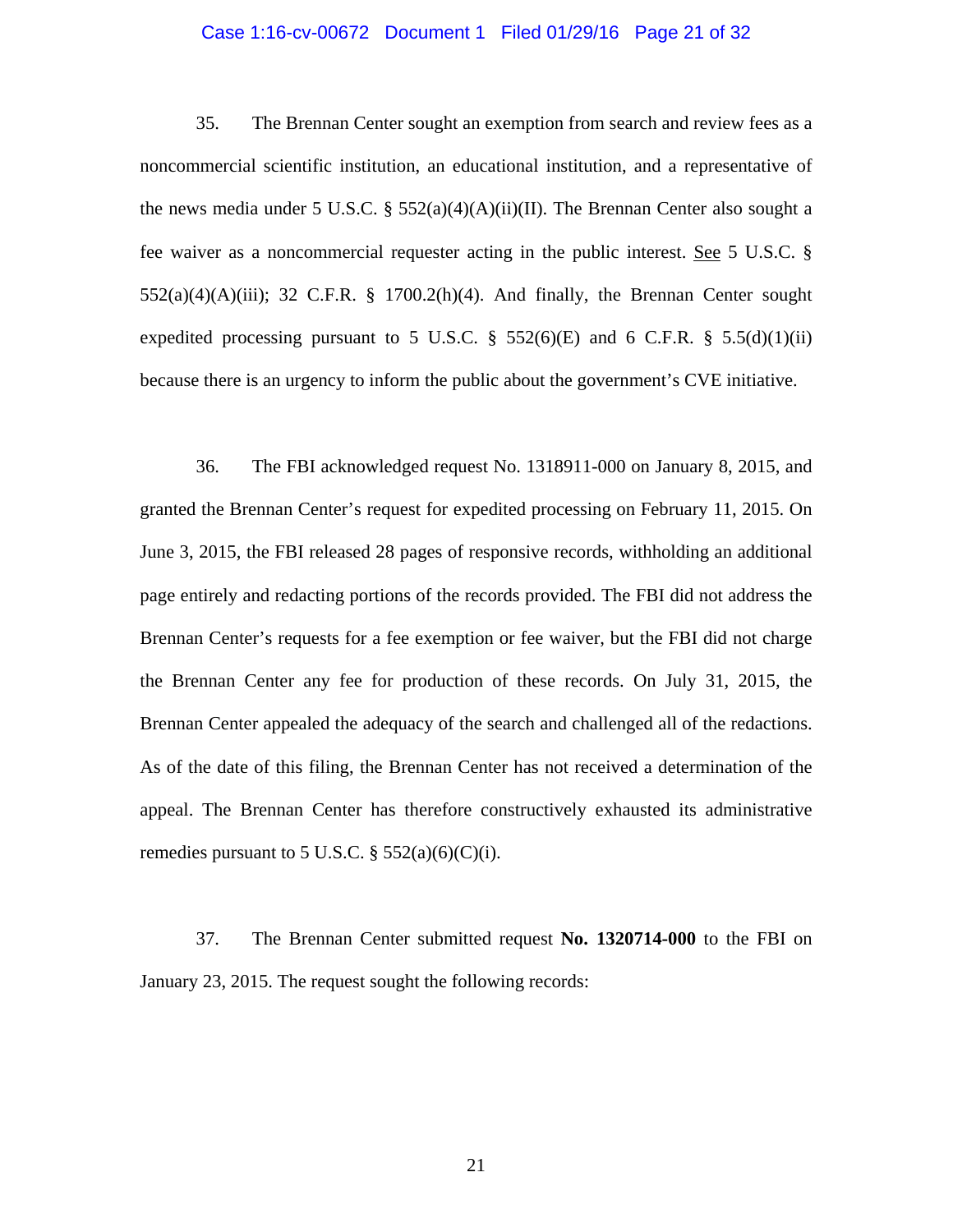- The "2013 version" of a 2010 policy directive titled "Community Outreach in Field Offices," regarding guidelines for community engagement or community outreach.
- Any similar policy directives issued between 2013 and the present.

38. The FBI acknowledged request No. 1320714-000 on January 29, 2015, and denied the Brennan Center's request for expedited processing. The Brennan Center followed up via email on March 5, 2015, and was asked to resend the request to FBI FOIA officer Lauren McGuinn. The Brennan Center re-sent the request on Monday, March 9, 2015. The Brennan Center again followed up by email on June 1, 2015, and was instructed to check the request status via the FBI's email portal. The request has now been listed as "processing" for over ten months. As of the date of this filing, the FBI has not provided the Brennan Center with a determination as defined by FOIA. Moreover, the FBI has not addressed the Brennan Center's requests for a fee exemption or fee waiver. The Brennan Center has therefore constructively exhausted its administrative remedies pursuant to 5 U.S.C.  $\S 552(a)(6)(C)(i)$ .

39. Requests **Nos. 1339634-000 & 1339641-000** stem from a single request to the FBI submitted on November 4, 2015. The initial request followed news articles published in the *New York Times* and *Washington Post* describing a new CVE effort titled "Don't Be a Puppet," a "game-style Web site about extremism meant to be used by teachers and students to help the [FBI] spot and prevent radicalization of youth." Michelle Boorstein, Muslim activists alarmed by the FBI's new game-like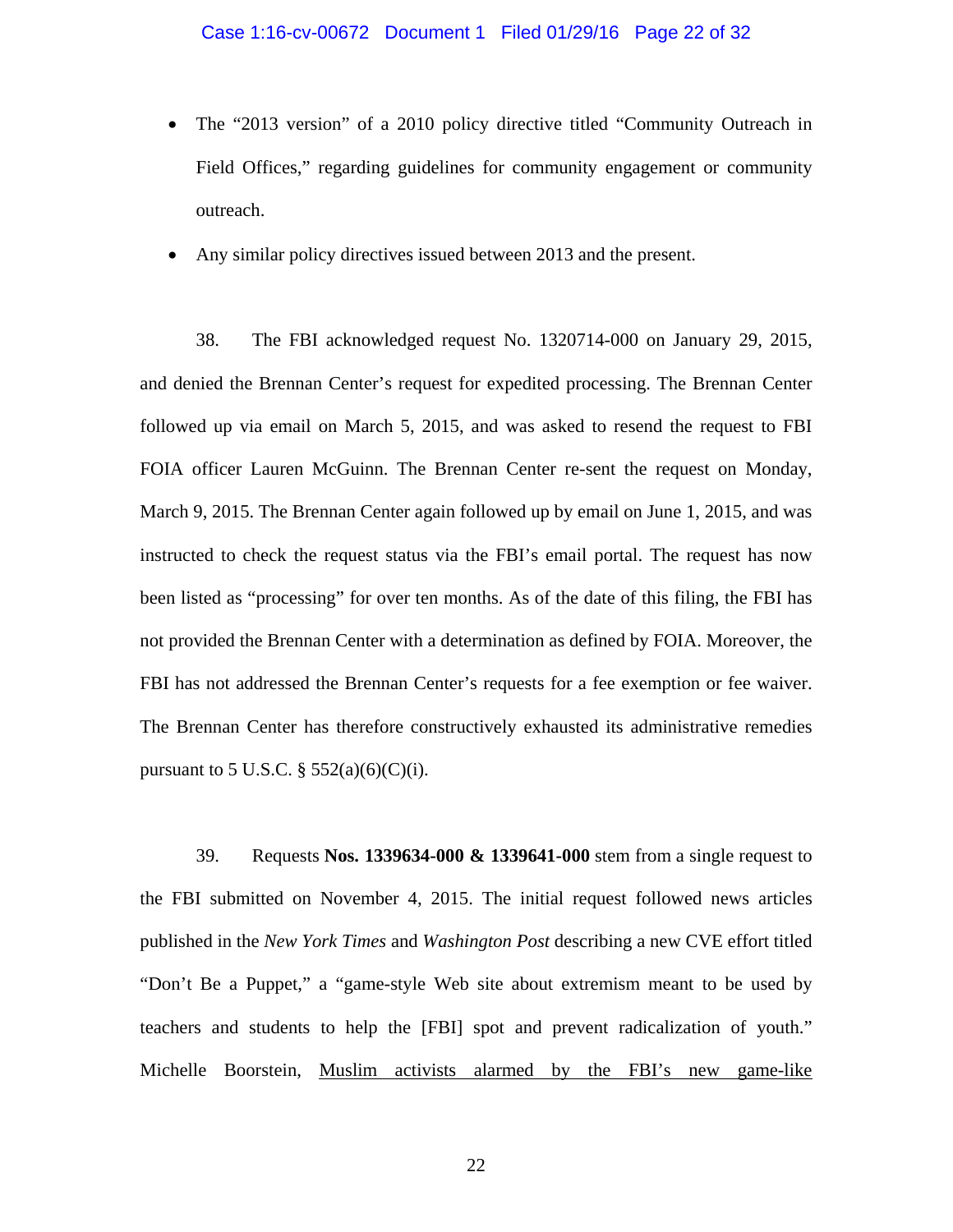#### Case 1:16-cv-00672 Document 1 Filed 01/29/16 Page 23 of 32

counterterrorism program for kids, Wash. Post (Nov. 2, 2015), https://www.washingtonpost.com/news/acts-of-faith/wp/2015/11/02/muslims-and-arabgroups-concerned-about-fbi-counter-extremism-program-aimed-at-schools/; accord. Laurie Goodstein, F.B.I. Tool to Identify Extremists Is Criticized, N.Y. Times, Nov. 2, 2015, at A10. The FBI reportedly previewed the effort at a meeting with members of Muslim and Arab advocacy groups. According to the *Post*, the FBI also shared its plan for "Shared Responsibility Committees," described as "proposed groups of community leaders and FBI representatives who could discuss cases of specific youths." Based on this information, the Brennan Center's request sought the following records:

- A copy of the "Don't Be a Puppet" interactive program and all records associated with the program.
- All communications and correspondence (including e-mails, regular mails, and faxes) citing, describing, discussing, or otherwise referring to the "Don't Be a Puppet" program.
- All documents authorizing or describing the authorization process for the creation of the "Don't Be a Puppet" program.
- All memoranda, policies, and/or guidelines that cite, describe, discuss, or refer to the "Don't Be A Puppet" program, and/or the guidelines for its use.
- All materials, including, but not limited to PowerPoint slides, handouts, and documented feedback, distributed, used in, or collected from the two meetings referenced in media accounts where the program was previewed, namely:
	- o The October meeting with Muslim and Arab advocacy groups.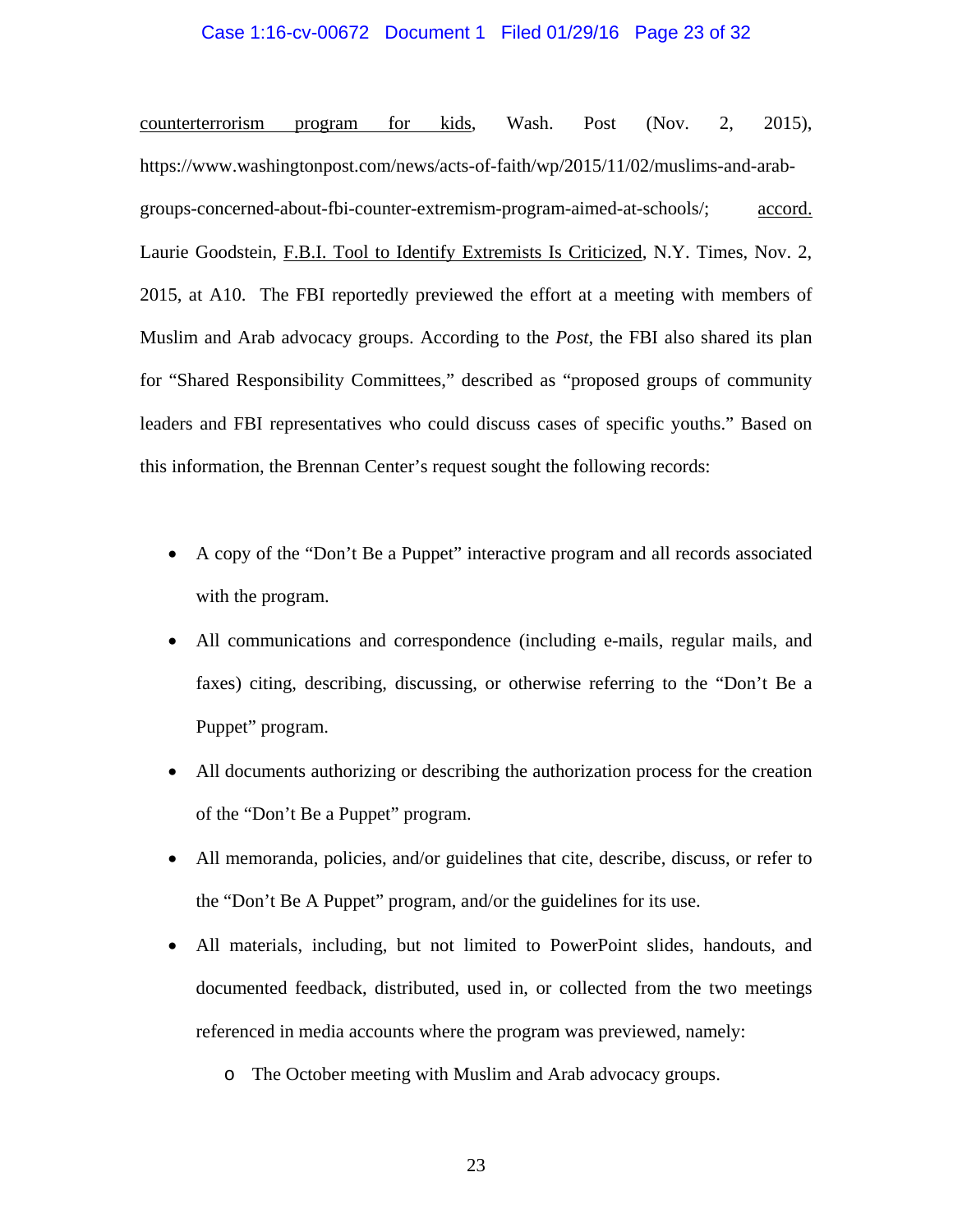o The meeting with "teachers and students in Northern Virginia"

- All records referencing the names of school districts from whom the FBI "received commitments" to use the site.
- All records, including but not limited to memoranda, policies, guidelines, and plans for the FBI's "Shared Responsibility Committees."
- All communications and correspondence (including e-mails, regular mails, and faxes) citing, describing, discussing, or otherwise referring to the FBI's "Shared Responsibility Committees."

40. The Brennan Center sought an exemption from search and review fees as a noncommercial scientific institution, an educational institution, and a representative of the news media under 5 U.S.C. §  $552(a)(4)(A)(ii)(II)$ . The Brennan Center also sought a fee waiver as a noncommercial requester acting in the public interest. See 5 U.S.C. §  $552(a)(4)(A)(iii)$ ; 32 C.F.R. § 1700.2(h)(4). And finally, the Brennan Center sought expedited processing pursuant to 5 U.S.C.  $\S$  552(6)(E) and 6 C.F.R.  $\S$  5.5(d)(1)(ii) because there is an urgency to inform the public about the government's CVE initiative.

41. The FBI acknowledged the Brennan Center's request via email on the same day it was submitted, November 4, 2015. At that time, the FBI did not indicate that it intended to split up the request or ask for consent to do so. But on November 19, 2015, the Brennan Center received two letters from the FBI, one responding to the portion of the request involving the "Don't Be a Puppet" program, and a second responding to portion involving "Shared Responsibility Committees." The first letter read, "Subject: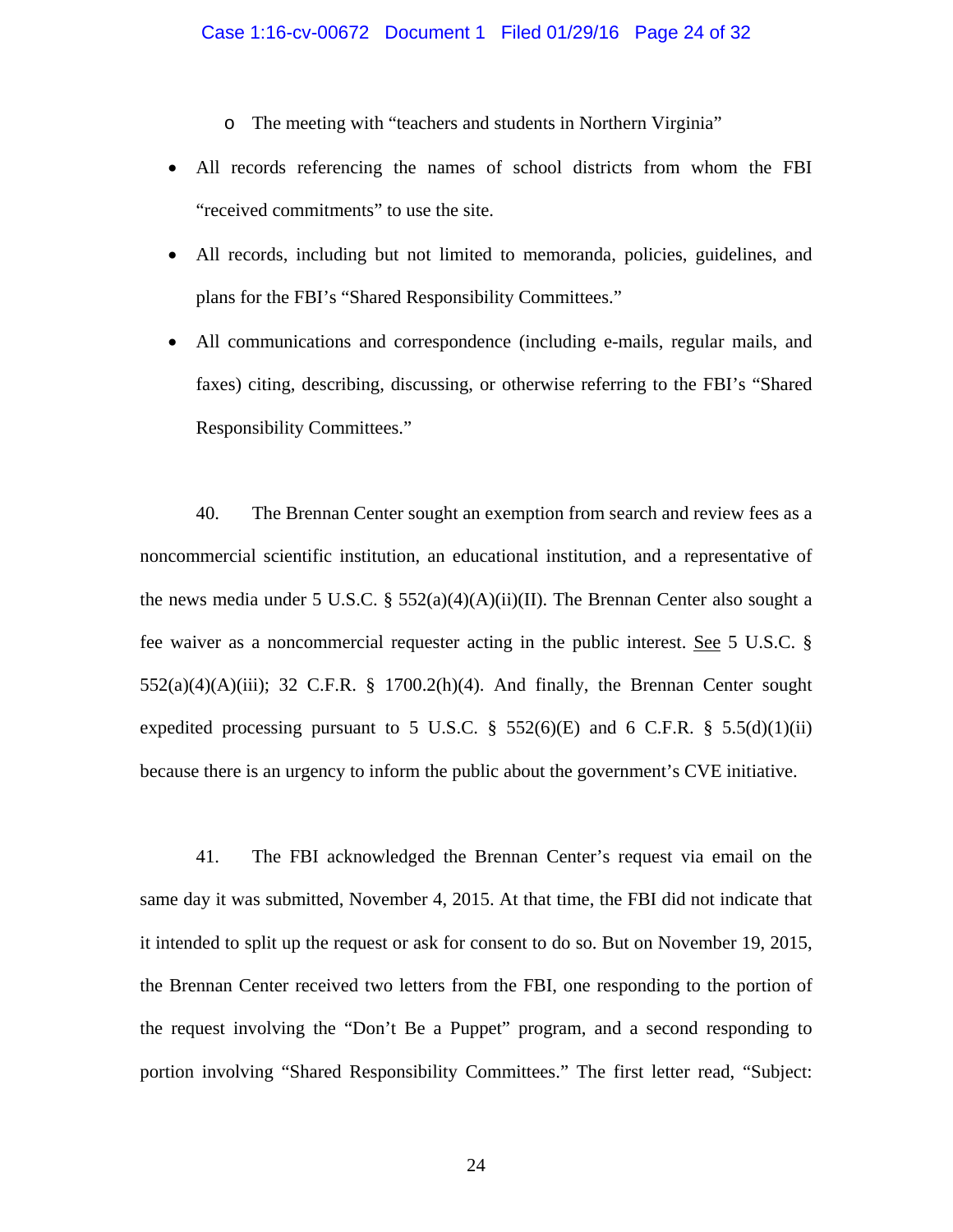#### Case 1:16-cv-00672 Document 1 Filed 01/29/16 Page 25 of 32

SHARED RESPONSIBILITY COMMITEES" and had been assigned request No. 1339641-000. The second letter read, "Subject: ALL RECORDS ASSOCIATED WITH 'DON'T BE A PUPPET' INTERACTIVE PROGRAM" and had been assigned request No. 1339634-000.

42. Regarding request No. 1339641-000 ("Shared Responsibility Committees"), the FBI's November 19 letter stated that it had conducted a search of its Central Records System and was "unable to identify main file records responsive" to the request. As a result, the FBI stated that is was "unnecessary to adjudicate your request for a fee waiver as no responsive main files were found." The FBI never addressed the Brennan Center's request for expedited processing. On December 4, 2015, the Brennan Center appealed the adequacy of the search, referencing the news reports and a firsthand account of the meeting in which the FBI invited participants to review a memorandum of understanding detailing the roles and responsibilities of the "Shared Responsibility Committees." The FBI acknowledged the appeal on December 17, 2015, and assigned it number AP-2016-00897. On January 13, 2016, the FBI denied the appeal, stating that the FBI "could locate no responsive main file records subject to the FOIA in its files." Accordingly, the Brennan Center has exhausted the applicable administrative remedies with respect to this request.

43. Regarding request No. 1339634-000 ("Don't Be a Puppet"), the FBI's November 19 letter stated that a search for responsive documents was underway. But the FBI also denied the Brennan Center's request for expedited processing as well as the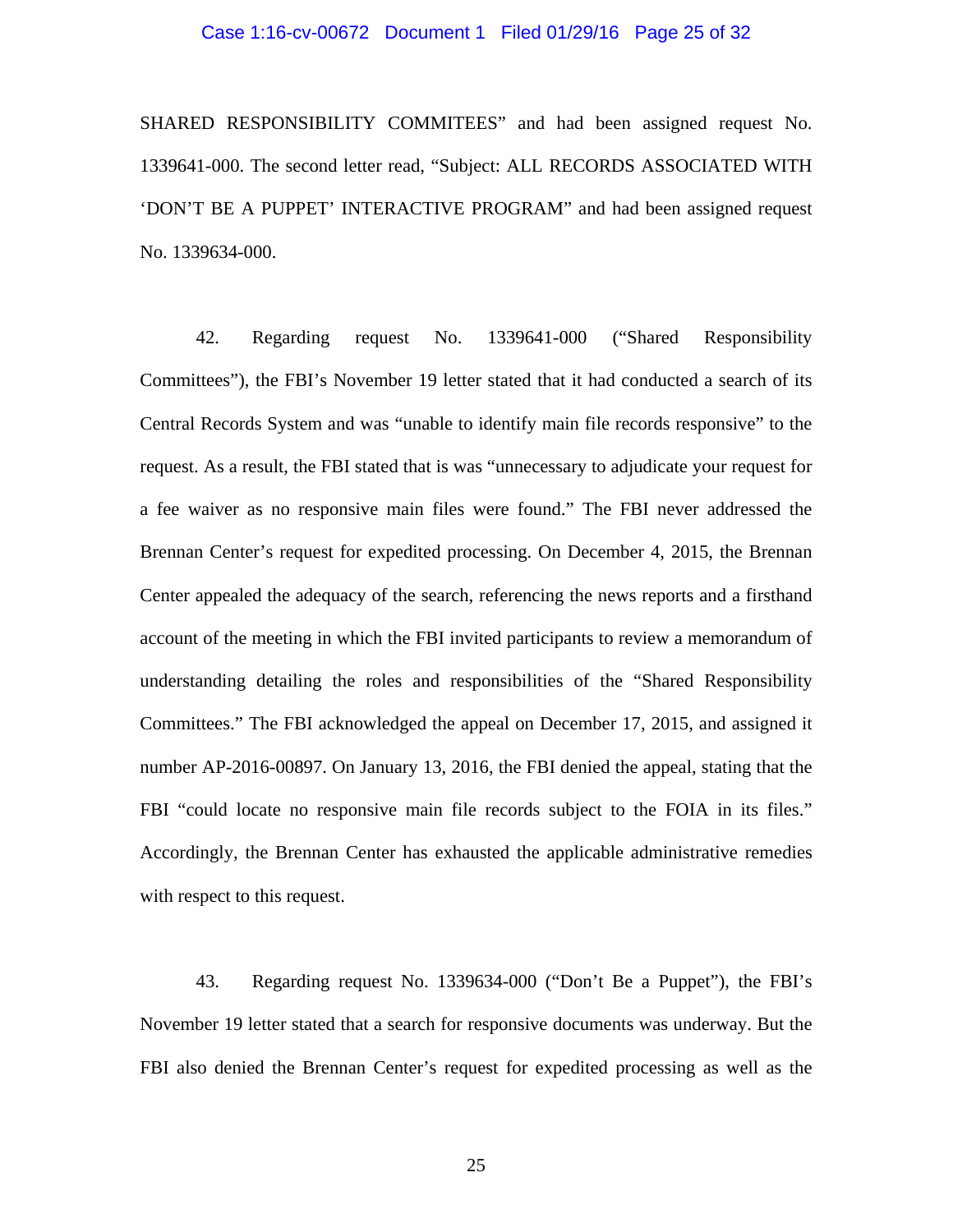#### Case 1:16-cv-00672 Document 1 Filed 01/29/16 Page 26 of 32

Brennan Center's request for a fee waiver, rejecting the Center's status as a noncommercial scientific institution, an educational institution, and a representative of the news media. On December 4, the Brennan Center appealed both status determinations. On January 13, 2016, the FBI acknowledged the appeal, assigned number AP-2016-00898, and reversed half of its initial decision and granted the Brennan Center's request for expedited processing. The FBI did not respond to the Brennan Center's fee waiver appeal. To date, the FBI has not provided a substantive determination of the Brennan Center's request, despite the grant of expedited processing. Instead, the FBI informed the Brennan Center via telephone on January 19, 2015, that a determination should not be expected for another 465 days. The Brennan Center has therefore constructively exhausted its administrative remedies pursuant to 5 U.S.C. §  $552(a)(6)(C)(i)$ .

#### EOUSA Requests

44. The Brennan Center submitted a single request to the Executive Office of United States Attorneys on December 23, 2014. The request sought the following records:

- All policies, procedures, and directives referencing EOUSA, USAO for the Central District of California, USAO for the District of Minnesota, or USAO for the District of Massachusetts participation in CVE programs, including:
	- o Documents referring to the envoy program
	- o Documents referring to the pilot programs announced by Attorney General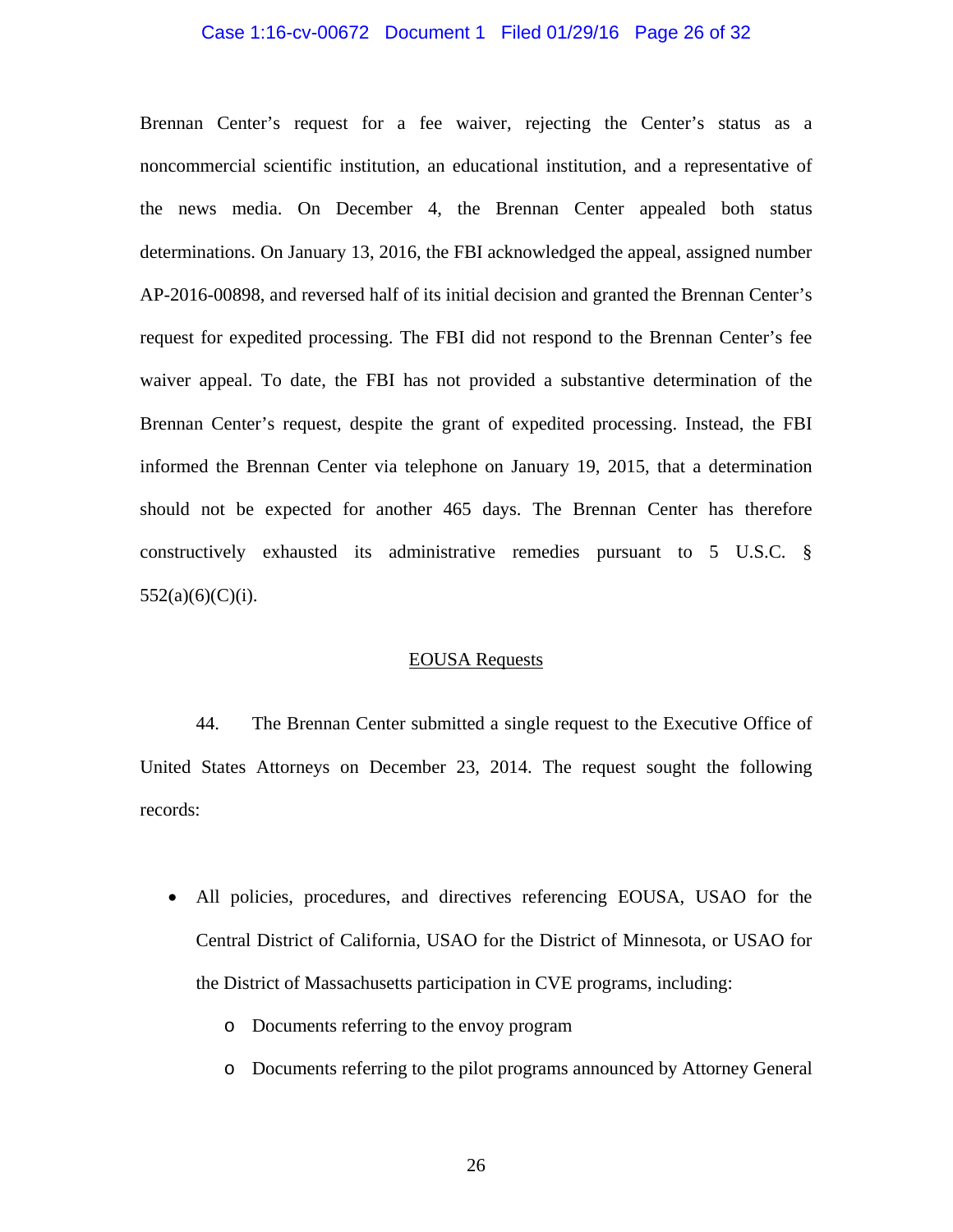Eric Holder in his September 2014 press release.

- o Any other documents referring to CVE programs in:
	- **Minneapolis**
	- Saint Paul
	- Los Angeles
	- **Boston**
- All Memorandums of Understanding with outside agencies applicable to EOUSA, USAO for the Central District of California, USAO for the District of Minnesota, or USAO for the District of Massachusetts participation in CVE programs, including:
	- o Documents referring to the envoy program
	- o Documents referring to the pilot programs announced by Attorney General Eric Holder in his September 2014 press release.
	- o Any other documents referring to CVE programs in:
		- Minneapolis
		- Saint Paul
		- **Los Angeles**
		- **Boston**

45. The Brennan Center sought an exemption from search and review fees as a noncommercial scientific institution, an educational institution, and a representative of the news media under 5 U.S.C. §  $552(a)(4)(A)(ii)(II)$ . The Brennan Center also sought a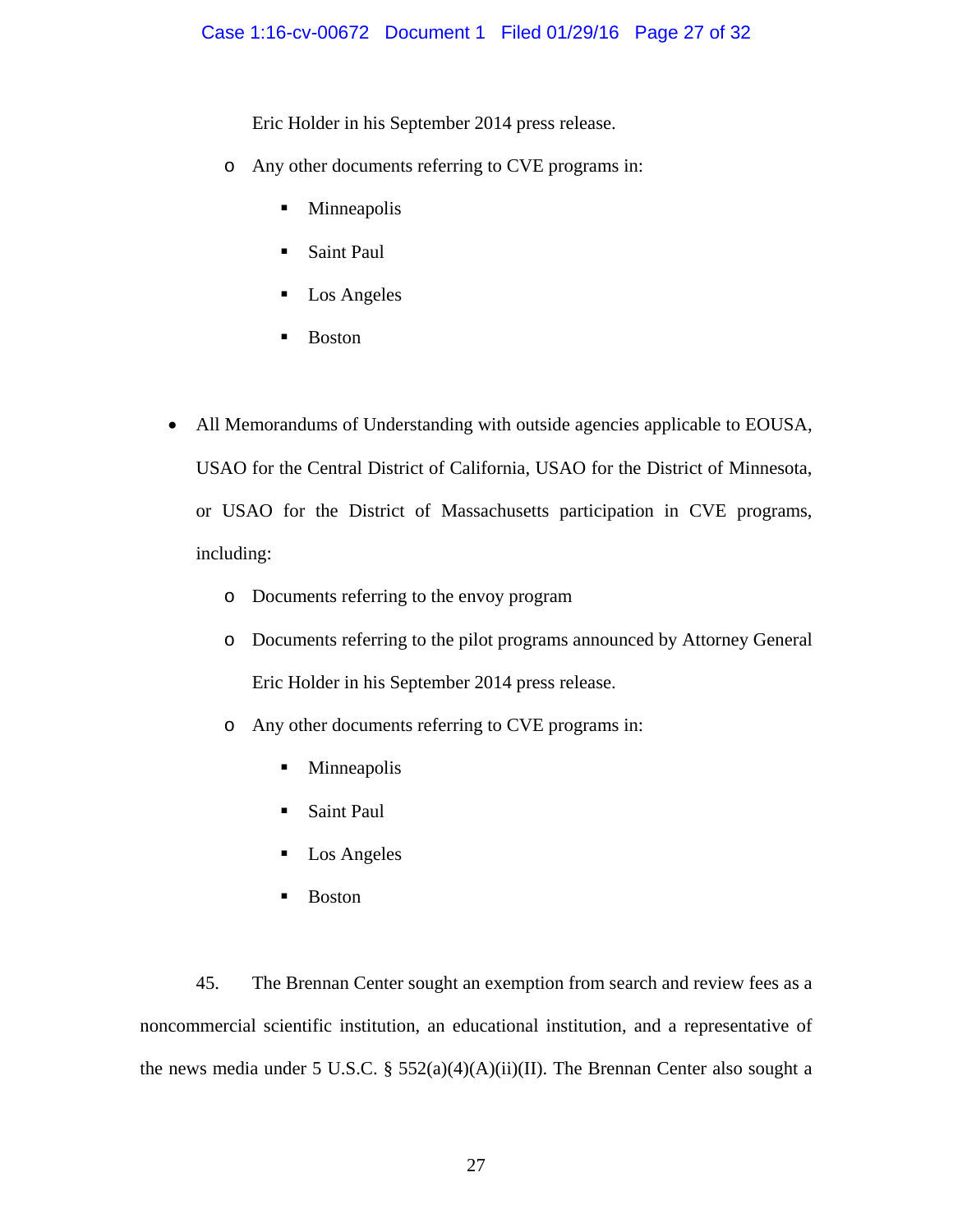#### Case 1:16-cv-00672 Document 1 Filed 01/29/16 Page 28 of 32

fee waiver as a noncommercial requester acting in the public interest. See 5 U.S.C. §  $552(a)(4)(A)(iii)$ ; 32 C.F.R. § 1700.2(h)(4). And finally, the Brennan Center sought expedited processing pursuant to 5 U.S.C.  $\S$  552(6)(E) and 6 C.F.R.  $\S$  5.5(d)(1)(ii) because there is an urgency to inform the public about the government's CVE initiative.

46. EOUSA divided this request into three parts, assigning a different request number for each of the three U.S. Attorney Offices.

47. Request **No. 2015-01039** concerns the U.S. Attorney's Office for the District of Massachusetts, as acknowledged by EOUSA on January 27, 2015. EOUSA never addressed the Brennan Center's requests for a fee exemption, fee waiver, or expedited processing. But on June 23, 2015, EOUSA released 30 pages of responsive documents in full and withheld four pages. EOUSA did not charge the Brennan Center any fee for production of these records. On August 17, 2015, the Brennan Center appealed the adequacy of the search as well as the determination to withhold responsive material. On September 1, 2015, EOUSA acknowledged the appeal and assigned it No. AP-2015-05530. On January 13, 2016, EOUSA denied the appeal, affirming the decision to withhold certain information pursuant to 5 U.S.C.  $\S$  552(b)(5), and affirming the adequacy of the original search. Accordingly, the Brennan Center has exhausted the applicable administrative remedies with respect to this request.

48. Request **No. 2015-01038** concerns the U.S. Attorney's Office for the Central District of California, as acknowledged by EOUSA on January 27, 2015. EOUSA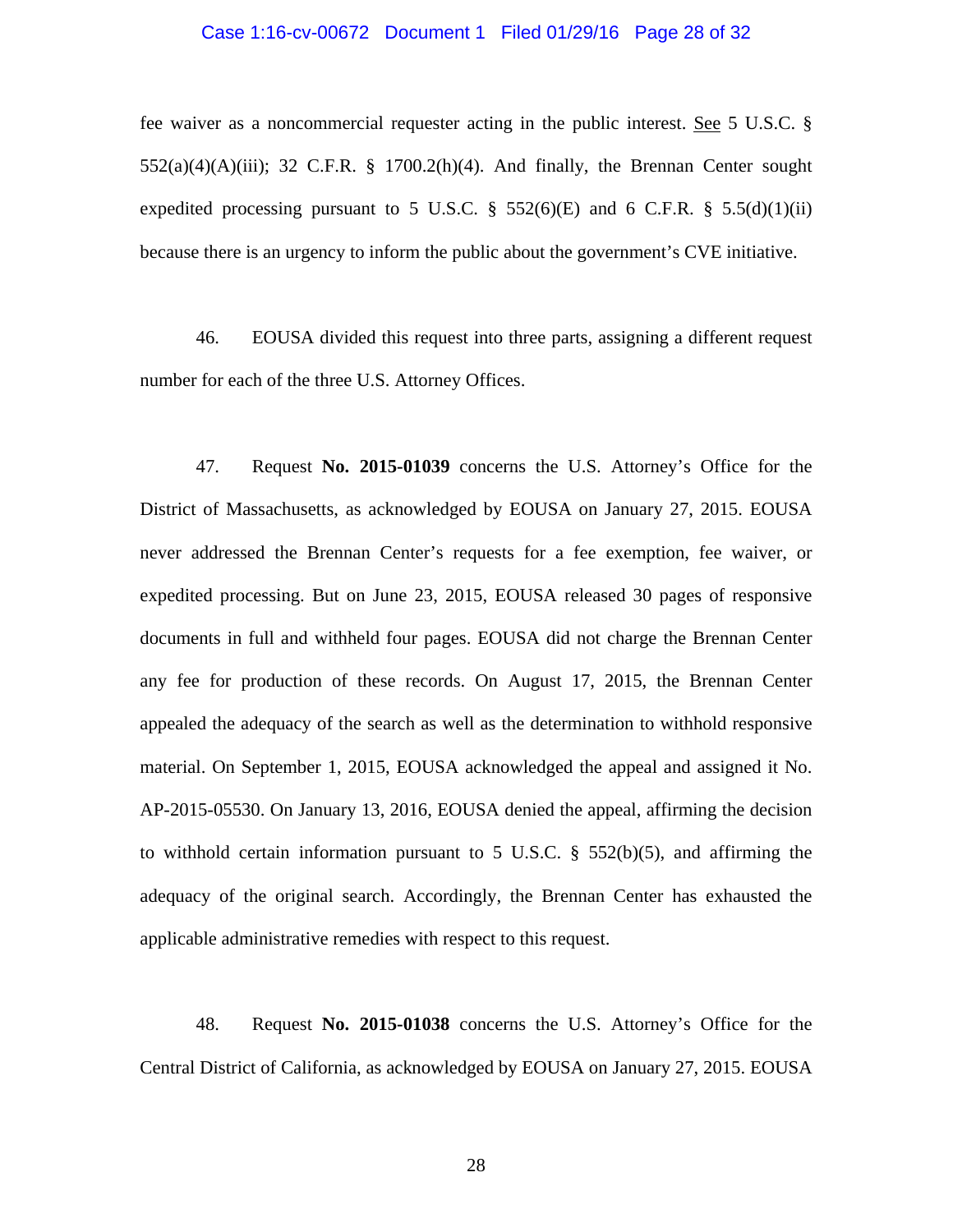#### Case 1:16-cv-00672 Document 1 Filed 01/29/16 Page 29 of 32

never addressed the Brennan Center's requests for a fee exemption, fee waiver, or expedited processing. But on June 23, 2015, EOUSA released 16 pages in full and withheld four pages entirely. EOUSA did not charge the Brennan Center any fee for production of these records. On August 17, 2015, the Brennan Center appealed the adequacy of the search as well as the determination to withhold responsive material. On September 1, 2015, EOUSA acknowledged the appeal and assigned it No. AP-2015- 05528, promising to notify the Brennan Center of its decision "as soon as we can." As of the date of this filing, the Brennan Center has not received a determination of its appeal. The Brennan Center has therefore constructively exhausted its administrative remedies pursuant to 5 U.S.C.  $\S 552(a)(6)(C)(i)$ .

49. Request **No. 2015-01035** concerns the United States Attorney's Office for the District of Minnesota, as acknowledged on January 27, 2015. To date, the Brennan Center has not received a determination of this request. The Brennan Center followed up by phone on March 10, June 1, and June 24, 2015. On June 24, EOUSA told the Brennan Center that its main office was still waiting for a response from Minnesota. As of the date of this filing, EOUSA has not provided the Brennan Center with a determination as defined by FOIA. Moreover, EOUSA has not addressed the Brennan Center's requests for a fee exemption, fee waiver, or expedited processing. The Brennan Center has therefore constructively exhausted its administrative remedies pursuant to 5 U.S.C. §  $552(a)(6)(C)(i)$ .

# **First Cause of Action**

(Violation of FOIA for failing to expedite the Brennan Center's requests)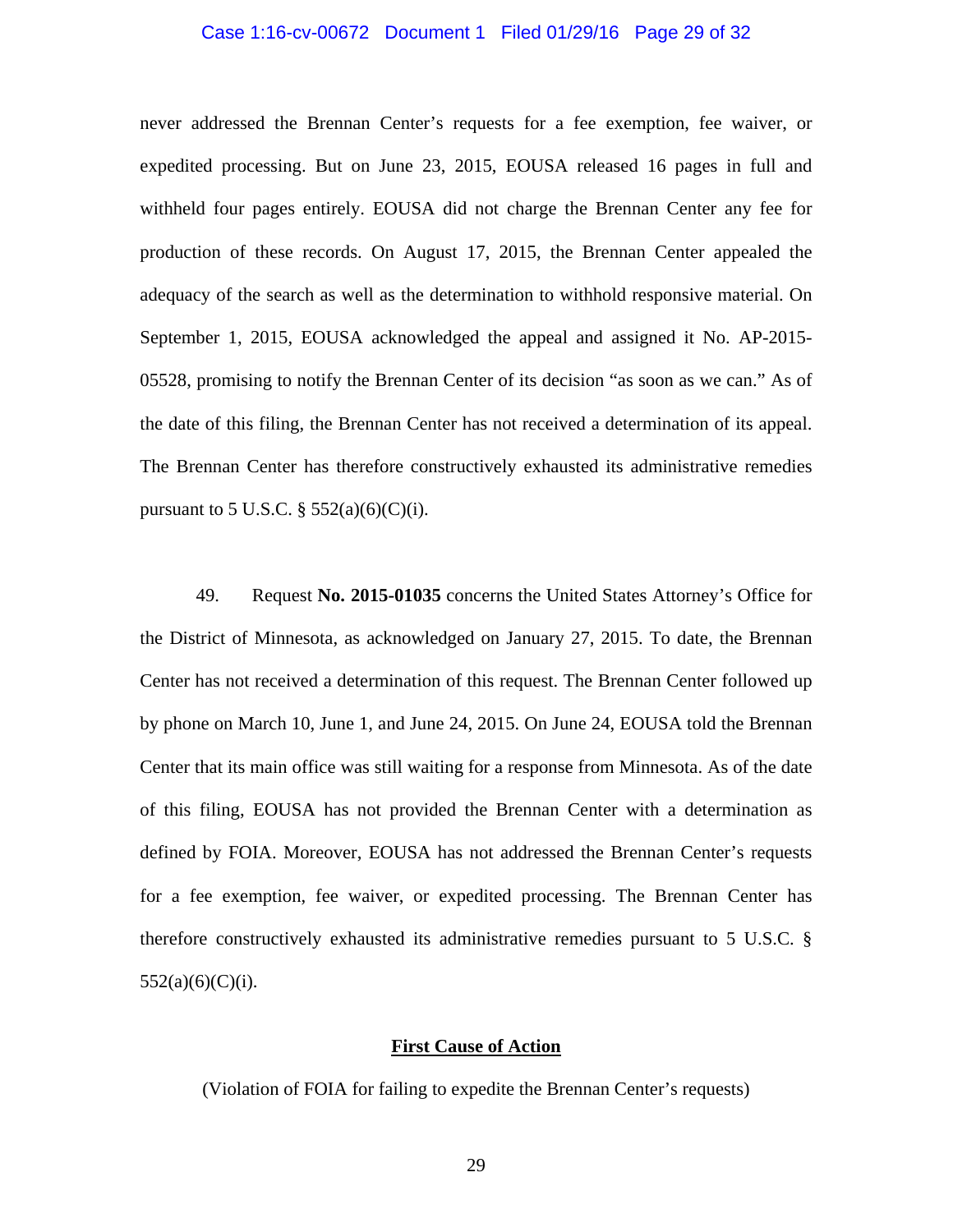50. The Brennan Center repeats, realleges, and incorporates the allegations in the foregoing paragraphs as though fully set forth herein.

 51. Defendants' failure to expedite the processing of the Brennan Center's requests violates FOIA, 5 U.S.C. § 552(a)(6)(E), as well as Defendants' corresponding regulations.

# **Second Cause of Action**

(Violation of FOIA for failing to respond to the Brennan Center's requests)

52. The Brennan Center repeats, realleges, and incorporates the allegations in the foregoing paragraphs as though fully set forth herein.

53. Defendants' failure to timely respond to the Brennan Center's requests violates FOIA, 5 U.S.C. § 522(a)(6)(A), as well as Defendants' corresponding regulations.

# **Third Cause of Action**

(Violation of FOIA for failure to make records available)

 54. The Brennan Center repeats, realleges, and incorporates the allegations in the foregoing paragraphs as though fully set forth herein.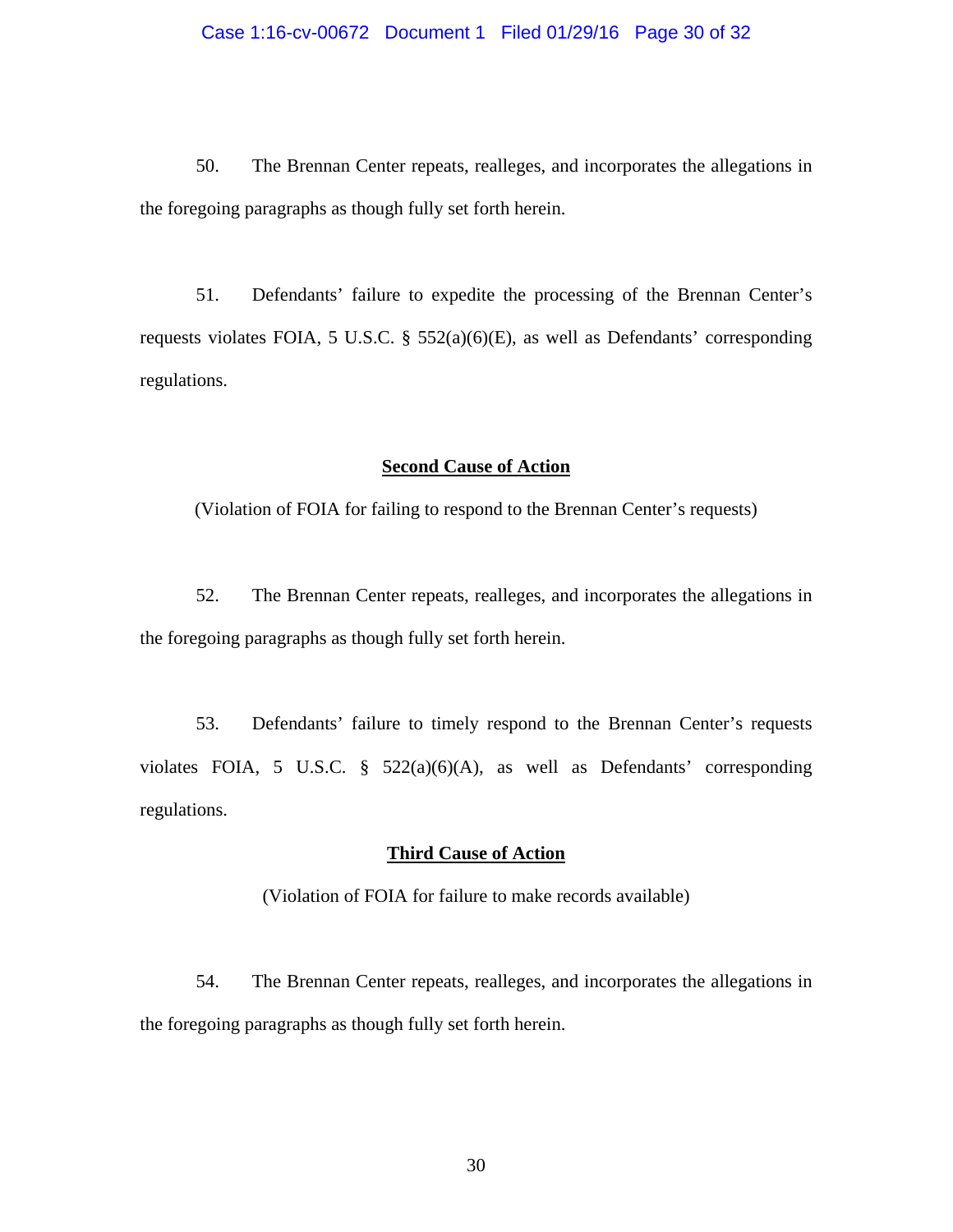#### Case 1:16-cv-00672 Document 1 Filed 01/29/16 Page 31 of 32

 55. Defendants' failure to make reasonable efforts to search for records responsive to the Brennan Center's requests violates FOIA, 5 U.S.C.  $\S$  552(a)(3)(C), as well as Defendants' corresponding regulations.

56. Defendants' failure to make available the records requested by the Brennan Center violates FOIA, 5 U.S.C. § 552(a)(3)(A), as well as Defendants' corresponding regulations.

57. Defendant DOJ's withholdings of specific responsive records, or portions thereof, violates FOIA, 5 U.S.C. §  $552(a)(3)(A)$ ,  $6(A)$ , as well as Defendant DOJ's corresponding regulations.

### **Fourth Cause of Action**

(Violation of FOIA for failing to grant fee exemptions or waivers)

58. The Brennan Center repeats, realleges, and incorporates the allegations in the foregoing paragraphs as though fully set forth herein.

59. Defendants' failure to grant the Brennan Center's requests for a public interest fee waiver violates FOIA, 5 U.S.C. § 552(a)(4)(A)(iii), as well as Defendants' corresponding regulations.